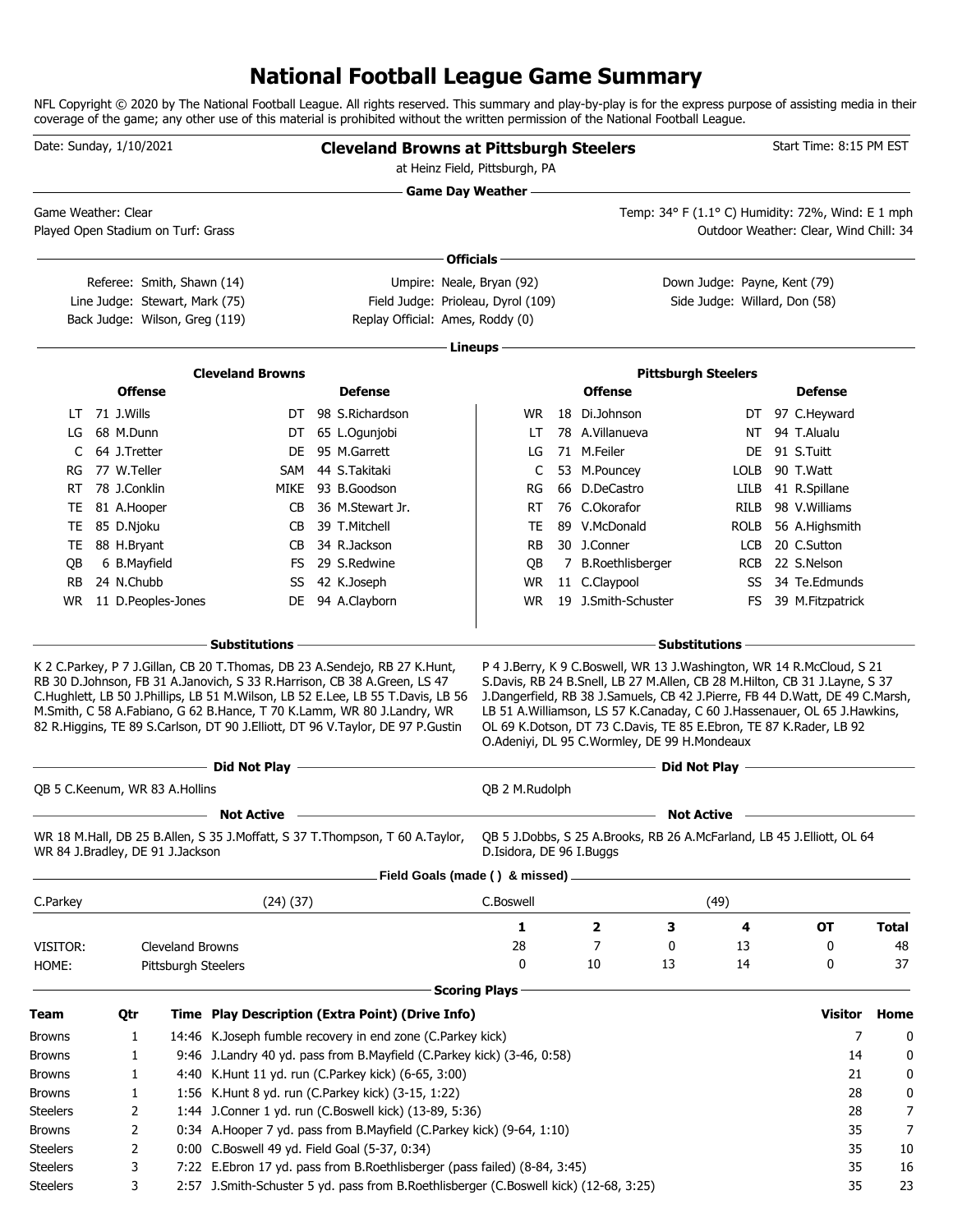### **National Football League Game Summary**

NFL Copyright © 2020 by The National Football League. All rights reserved. This summary and play-by-play is for the express purpose of assisting media in their coverage of the game; any other use of this material is prohibited without the written permission of the National Football League.

| <b>Browns</b>      |  | 12:32 N.Chubb 40 yd. pass from B.Mayfield (C.Parkey kick) (6-80, 2:20)                         | 42 | 23         |
|--------------------|--|------------------------------------------------------------------------------------------------|----|------------|
| <b>Steelers</b>    |  | 11:08 C.Claypool 29 yd. pass from B.Roethlisberger (pass failed) (4-76, 1:24)                  | 42 | 29         |
| <b>Browns</b>      |  | 4:28 C.Parkey 24 yd. Field Goal (13-59, 6:40)                                                  | 45 | 29         |
| <b>Browns</b>      |  | 2:51 C.Parkey 37 yd. Field Goal (4-6, 0:25)                                                    | 48 | 29         |
| <b>Steelers</b>    |  | 1:09 C.Claypool 7 yd. pass from B.Roethlisberger (B.Roethlisberger-J.Conner pass) (8-77, 1:42) | 48 | 37         |
| Paid Attendance: 0 |  |                                                                                                |    | Time: 3:23 |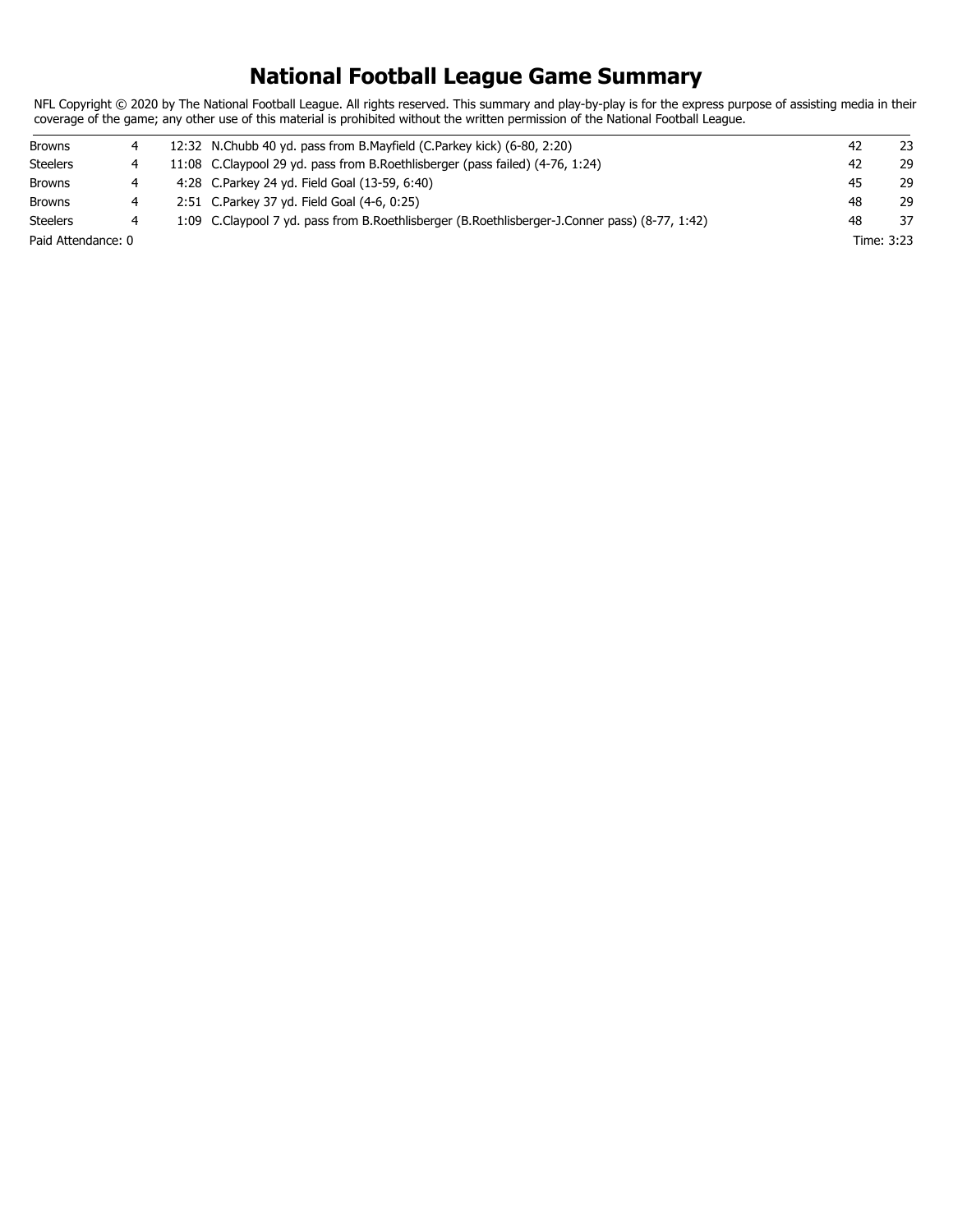# **Final Individual Statistics**

|                                              |           | <b>Cleveland Browns</b> |            |              |                 |             |                       |                         |                         |                        |            | <b>Pittsburgh Steelers</b> |             |            |                |                      |                |
|----------------------------------------------|-----------|-------------------------|------------|--------------|-----------------|-------------|-----------------------|-------------------------|-------------------------|------------------------|------------|----------------------------|-------------|------------|----------------|----------------------|----------------|
| <b>RUSHING</b>                               |           |                         | <b>ATT</b> | <b>YDS</b>   | <b>AVG</b>      | LG          | TD                    | <b>RUSHING</b>          |                         |                        |            |                            | <b>ATT</b>  | <b>YDS</b> | <b>AVG</b>     | LG                   | TD             |
| N.Chubb                                      |           |                         | 18         | 76           | 4.2             | 20          | 0                     | J.Conner                |                         |                        |            |                            | 11          | 37         | 3.4            | 9                    | $\mathbf{1}$   |
| K.Hunt                                       |           |                         | 8          | 48           | 6.0             | 13          | 2                     | <b>B.Snell</b>          |                         |                        |            |                            | 2           | 13         | 6.5            | 11                   | 0              |
| <b>B.Mayfield</b>                            |           |                         | 5          | 3            | 0.6             | 6           | 0                     | D.Watt                  |                         |                        |            |                            | 2           | 2          | 1.0            | 2                    | 0              |
|                                              |           |                         |            |              |                 |             |                       |                         | <b>B.Roethlisberger</b> |                        |            |                            | 1           | 0          | 0.0            | 0                    | 0              |
| <b>Total</b>                                 |           |                         | 31         | 127          | 4.1             | 20          | 2                     | Total                   |                         |                        |            |                            | 16          | 52         | 3.3            | 11                   | 1              |
| <b>PASSING</b>                               | ATT       | <b>CMP</b>              | YDS        | <b>SK/YD</b> | TD              | LG<br>IN    | RT                    | <b>PASSING</b>          |                         |                        | <b>ATT</b> | <b>CMP</b>                 | <b>YDS</b>  | SK/YD TD   |                | <b>IN</b><br>LG      | <b>RT</b>      |
| <b>B.Mayfield</b>                            | 34        | 21                      | 263        | 0/0          | 3               | 40          | $0$ 115.2             | <b>B.Roethlisberger</b> |                         |                        | 68         | 47                         | 501         | 0/0        | 4              | 33<br>$\overline{4}$ | 85.5           |
| <b>Total</b>                                 | 34        | 21                      | 263        | 0/0          | 3               | 40          | $0$ 115.2             | Total                   |                         |                        | 68         | 47                         | 501         | 0/0        | 4              | 33<br>$\overline{4}$ | 85.5           |
| <b>PASS RECEIVING</b>                        |           | <b>TAR</b>              | <b>REC</b> | <b>YDS</b>   | AVG             | LG          | TD                    |                         |                         | <b>PASS RECEIVING</b>  |            | TAR                        | <b>REC</b>  | <b>YDS</b> | <b>AVG</b>     | LG                   | <b>TD</b>      |
| A.Hooper                                     |           | 11                      | 7          | 46           | 6.6             | 8           | 1                     | J.Smith-Schuster        |                         |                        |            | 19                         | 13          | 157        | 12.1           | 33                   | $\mathbf{1}$   |
| J.Landry                                     |           | 8                       | 5          | 92           | 18.4            | 40          | 1                     | Di.Johnson              |                         |                        |            | 16                         | 11          | 117        | 10.6           | 19                   | 0              |
| N.Chubb                                      |           | 4                       | 4          | 69           | 17.3            | 40          | 1                     | E.Ebron                 |                         |                        |            | 11                         | 7           | 62         | 8.9            | 17                   | $\mathbf{1}$   |
| R.Higgins                                    |           | 7                       | 2          | 28           | 14.0            | 16          | 0                     | J.Washington            |                         |                        |            | 6                          | 5           | 72         | 14.4           | 27                   | 0              |
| K.Hunt                                       |           | $\mathbf{1}$            | 1          | 13           | 13.0            | 13          | 0                     | C.Claypool              |                         |                        |            | 7                          | 5           | 59         | 11.8           | 29                   | $\overline{2}$ |
| D.Peoples-Jones                              |           | 2                       | 1          | 8            | 8.0             | 8           | 0                     | J.Conner                |                         |                        |            | 5                          | 5           | 30         | 6.0            | 9                    | 0              |
| D.Njoku                                      |           | 1                       | 1          | 7            | 7.0             | 7           | 0                     | <b>B.Snell</b>          |                         |                        |            | 2                          | 1           | 4          | 4.0            | 4                    | 0              |
|                                              |           |                         |            |              |                 |             |                       | V.McDonald              |                         |                        |            | $\overline{2}$             | 0           | 0          | 0.0            | 0                    | 0              |
| Total                                        |           | 34                      | 21         | 263          | 12.5            | 40          | 3                     | Total                   |                         |                        |            | 68                         | 47          | 501        | 10.7           | 33                   | 4              |
| <b>INTERCEPTIONS</b>                         |           |                         | NO         | <b>YDS</b>   | <b>AVG</b>      | LG          | TD                    |                         |                         | <b>INTERCEPTIONS</b>   |            |                            | <b>NO</b>   | <b>YDS</b> | <b>AVG</b>     | LG                   | TD             |
| S.Redwine                                    |           |                         | 1          | 30           | 30.0            | 30          | 0                     |                         |                         |                        |            |                            |             |            |                |                      |                |
| S.Takitaki                                   |           |                         | 1          | 23           | 23.0            | 23          | 0                     |                         |                         |                        |            |                            |             |            |                |                      |                |
| M.Stewart Jr.                                |           |                         | 1          | 3            | 3.0             | 3           | 0                     |                         |                         |                        |            |                            |             |            |                |                      |                |
| P.Gustin                                     |           |                         | 1          | $\mathbf 0$  | 0.0             | 0           | 0                     |                         |                         |                        |            |                            |             |            |                |                      |                |
| <b>Total</b>                                 |           |                         | 4          | 56           | 14.0            | 30          | 0                     | Total                   |                         |                        |            |                            | 0           | 0          | 0              | $\mathbf 0$          | 0              |
| <b>PUNTING</b>                               | <b>NO</b> | <b>YDS</b>              | <b>AVG</b> | <b>NET</b>   | TВ              | <b>IN20</b> | LG                    | <b>PUNTING</b>          |                         |                        | <b>NO</b>  | <b>YDS</b>                 | <b>AVG</b>  | NET        | ΤВ             | <b>IN20</b>          | LG             |
| J.Gillan                                     | 5         | 198                     | 39.6       | 36.4         | 0               | 2           | 46                    | J.Berry                 |                         |                        | 3          | 125                        | 41.7        | 32.3       | 1              | 1                    | 59             |
| Total                                        | 5         | 198                     | 39.6       | 36.4         | 0               | 2           | 46                    | Total                   |                         |                        | 3          | 125                        | 41.7        | 32.3       | 1              | 1                    | 59             |
| <b>PUNT RETURNS</b>                          |           | <b>NO</b>               | <b>YDS</b> | <b>AVG</b>   | <b>FC</b>       | LG          | TD                    | <b>PUNT RETURNS</b>     |                         |                        |            | <b>NO</b>                  | <b>YDS</b>  | <b>AVG</b> | FC             | LG                   | <b>TD</b>      |
| D.Peoples-Jones                              |           | 1                       | 8          | 8.0          | 0               | 8           | 0                     | R.McCloud               |                         |                        |            | 2                          | 16          | 8.0        | 2              | 11                   | 0              |
| [OUT OF BOUNDS]                              |           | 1                       | 0          | 0.0          | 0               | 0           | 0                     | [DOWNED]                |                         |                        |            | 1                          | 0           | 0.0        | 0              | $\mathbf 0$          | 0              |
| [TOUCHBACK]                                  |           | 1                       | 0          | 0.0          | 0               | 0           | 0                     |                         |                         |                        |            |                            |             |            |                |                      |                |
| Total                                        |           | 1                       | 8          | 8.0          | 0               | 8           | 0                     | Total                   |                         |                        |            | 2                          | 16          | 8.0        | 2              | 11                   | 0              |
| <b>KICKOFF RETURNS</b>                       |           | <b>NO</b>               | <b>YDS</b> | <b>AVG</b>   | FC              | LG          | TD                    |                         |                         | <b>KICKOFF RETURNS</b> |            | <b>NO</b>                  | <b>YDS</b>  | <b>AVG</b> | FC             | LG                   | TD             |
| D.Johnson                                    |           | 3                       | 83         | 27.7         | 0               | 33          | 0                     | R.McCloud               |                         |                        |            | 6                          | 146         | 24.3       | 0              | 28                   | 0              |
| [TOUCHBACK]                                  |           | 2                       | 0          | 0.0          | 0               | 0           | 0                     | [TOUCHBACK]             |                         |                        |            | 3                          | $\mathbf 0$ | 0.0        | 0              | 0                    | 0              |
| <b>Total</b>                                 |           | 3                       | 83         | 27.7         | 0               | 33          | 0                     | Total                   |                         |                        |            | 6                          | 146         | 24.3       | 0              | 28                   | 0              |
| <b>Cleveland Browns</b>                      |           |                         |            |              |                 |             |                       |                         |                         |                        |            |                            |             |            |                |                      |                |
| <b>FUMBLES</b>                               |           |                         |            |              | <b>FUM LOST</b> |             | <b>OWN-REC YDS</b>    |                         | <b>TD</b>               | <b>FORCED</b>          |            | <b>OPP-REC</b>             | <b>YDS</b>  | <b>TD</b>  | <b>OUT-BDS</b> |                      |                |
| K.Joseph                                     |           |                         |            | 0            | 0               |             | 0                     | 0                       | 0                       | 0                      |            | 1                          | 0           | 1          |                | 0                    |                |
| Total                                        |           |                         |            | 0            | 0               |             | 0                     | 0                       | $\mathbf 0$             | $\mathbf{0}$           |            | $\mathbf{1}$               | 0           | 1          |                | 0                    |                |
| <b>Pittsburgh Steelers</b><br><b>FUMBLES</b> |           |                         |            |              | <b>FUM LOST</b> |             | <b>OWN-REC YDS TD</b> |                         |                         | <b>FORCED</b>          |            | <b>OPP-REC</b>             | <b>YDS</b>  | <b>TD</b>  | <b>OUT-BDS</b> |                      |                |
|                                              |           |                         |            |              |                 |             |                       |                         |                         |                        |            |                            |             |            |                |                      |                |
| M.Pouncey                                    |           |                         |            | $\mathbf{1}$ | $\mathbf{1}$    |             | 0                     | $-20$                   | 0                       | 0                      |            | 0                          | 0           | 0          |                | 0                    |                |
| Total                                        |           |                         |            | $\mathbf{1}$ | 1               |             | 0                     | $-20$                   | 0                       | 0                      |            | 0                          | 0           | 0          |                | 0                    |                |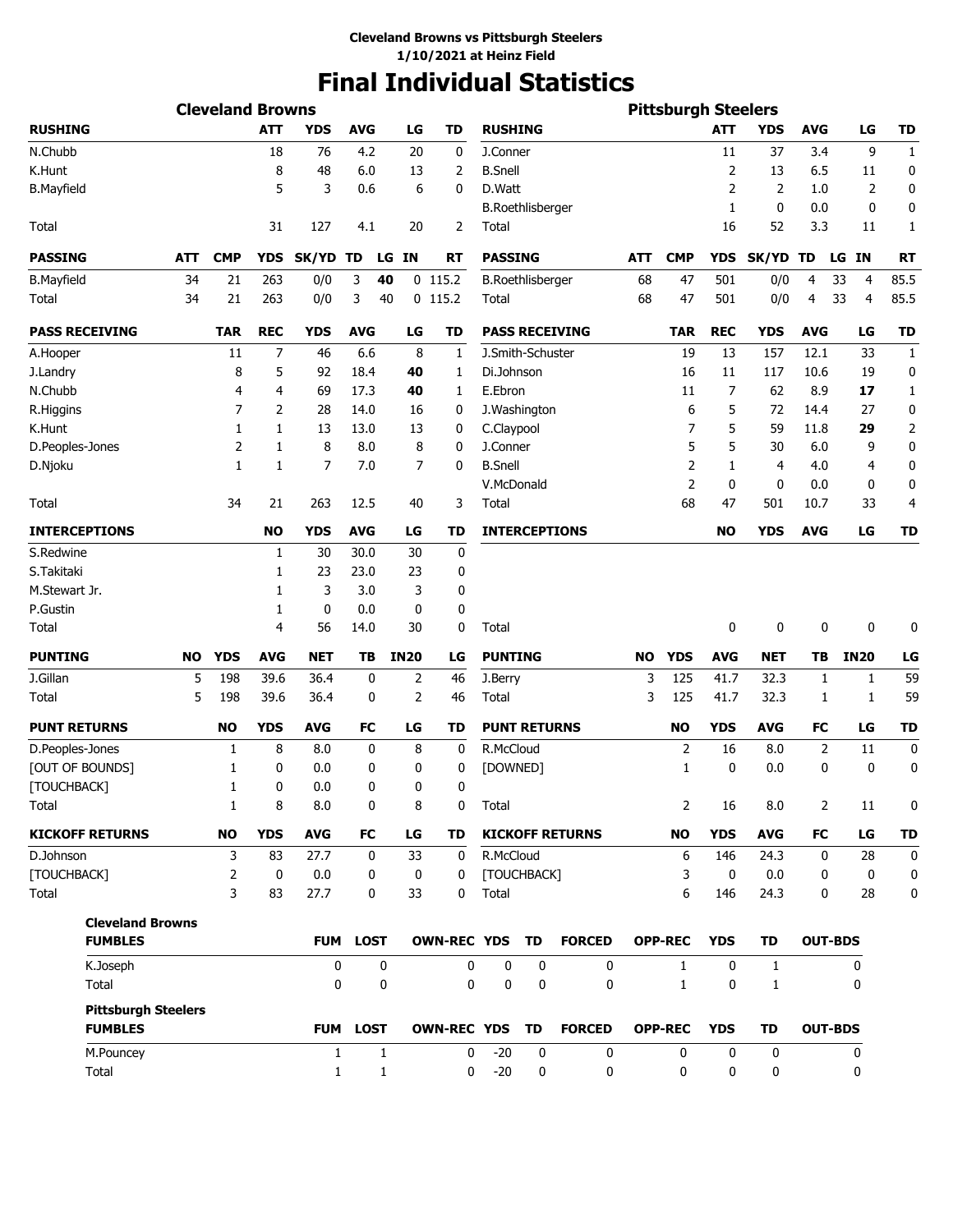## **Final Team Statistics**

|                                                   | <b>Visitor</b> | Home            |
|---------------------------------------------------|----------------|-----------------|
|                                                   | <b>Browns</b>  | <b>Steelers</b> |
| <b>TOTAL FIRST DOWNS</b>                          | 20             | 34              |
| By Rushing                                        | 8              | 5               |
| By Passing                                        | 12             | 29              |
| By Penalty                                        | 0              | $\Omega$        |
| THIRD DOWN EFFICIENCY                             | 6-14-43%       | 8-15-53%        |
| <b>FOURTH DOWN EFFICIENCY</b>                     | $0 - 0 - 0%$   | 3-3-100%        |
| <b>TOTAL NET YARDS</b>                            | 390            | 553             |
| Total Offensive Plays (inc. times thrown passing) | 65             | 84              |
| Average gain per offensive play                   | 6.0            | 6.6             |
| <b>NET YARDS RUSHING</b>                          | 127            | 52              |
| <b>Total Rushing Plays</b>                        | 31             | 16              |
| Average gain per rushing play                     | 4.1            | 3.3             |
| Tackles for a loss-number and yards               | $2 - 2$        | $0 - 0$         |
| <b>NET YARDS PASSING</b>                          | 263            | 501             |
| Times thrown - yards lost attempting to pass      | $0 - 0$        | $0 - 0$         |
| Gross yards passing                               | 263            | 501             |
| <b>PASS ATTEMPTS-COMPLETIONS-HAD INTERCEPTED</b>  | $34 - 21 - 0$  | 68-47-4         |
| Avg gain per pass play (inc.# thrown passing)     | 7.7            | 7.4             |
| <b>KICKOFFS Number-In End Zone-Touchbacks</b>     | $9 - 6 - 3$    | $6 - 2 - 2$     |
| <b>PUNTS Number and Average</b>                   | $5 - 39.6$     | $3 - 41.7$      |
| <b>Had Blocked</b>                                | 0              | 0               |
| <b>FGs - PATs Had Blocked</b>                     | $0 - 0$        | $0 - 0$         |
| <b>Net Punting Average</b>                        | 36.4           | 32.3            |
| TOTAL RETURN YARDAGE (Not Including Kickoffs)     | 64             | 16              |
| No. and Yards Punt Returns                        | $1 - 8$        | $2 - 16$        |
| No. and Yards Kickoff Returns                     | $3 - 83$       | $6 - 146$       |
| No. and Yards Interception Returns                | $4 - 56$       | $0 - 0$         |
| <b>PENALTIES Number and Yards</b>                 | $3 - 20$       | $4 - 25$        |
| <b>FUMBLES Number and Lost</b>                    | $0 - 0$        | $1 - 1$         |
| <b>TOUCHDOWNS</b>                                 | 6              | 5               |
| Rushing                                           | 2              | 1               |
| Passing                                           | 3              | 4               |
| Fumbles                                           | $\mathbf{1}$   | 0               |
| <b>EXTRA POINTS Made-Attempts</b>                 | $6-6$          | $3-5$           |
| Kicking Made-Attempts                             | $6-6$          | $2 - 2$         |
| Passing Made-Attempts                             | $0-0$          | $1 - 3$         |
| <b>FIELD GOALS Made-Attempts</b>                  | $2 - 2$        | $1 - 1$         |
| <b>RED ZONE EFFICIENCY</b>                        | 3-5-60%        | 4-4-100%        |
| <b>GOAL TO GO EFFICIENCY</b>                      | $0 - 1 - 0%$   | 3-3-100%        |
| <b>SAFETIES</b>                                   | 0              | 0               |
| <b>FINAL SCORE</b>                                | 48             | 37              |
| <b>TIME OF POSSESSION</b>                         | 27:14          | 32:46           |
|                                                   |                |                 |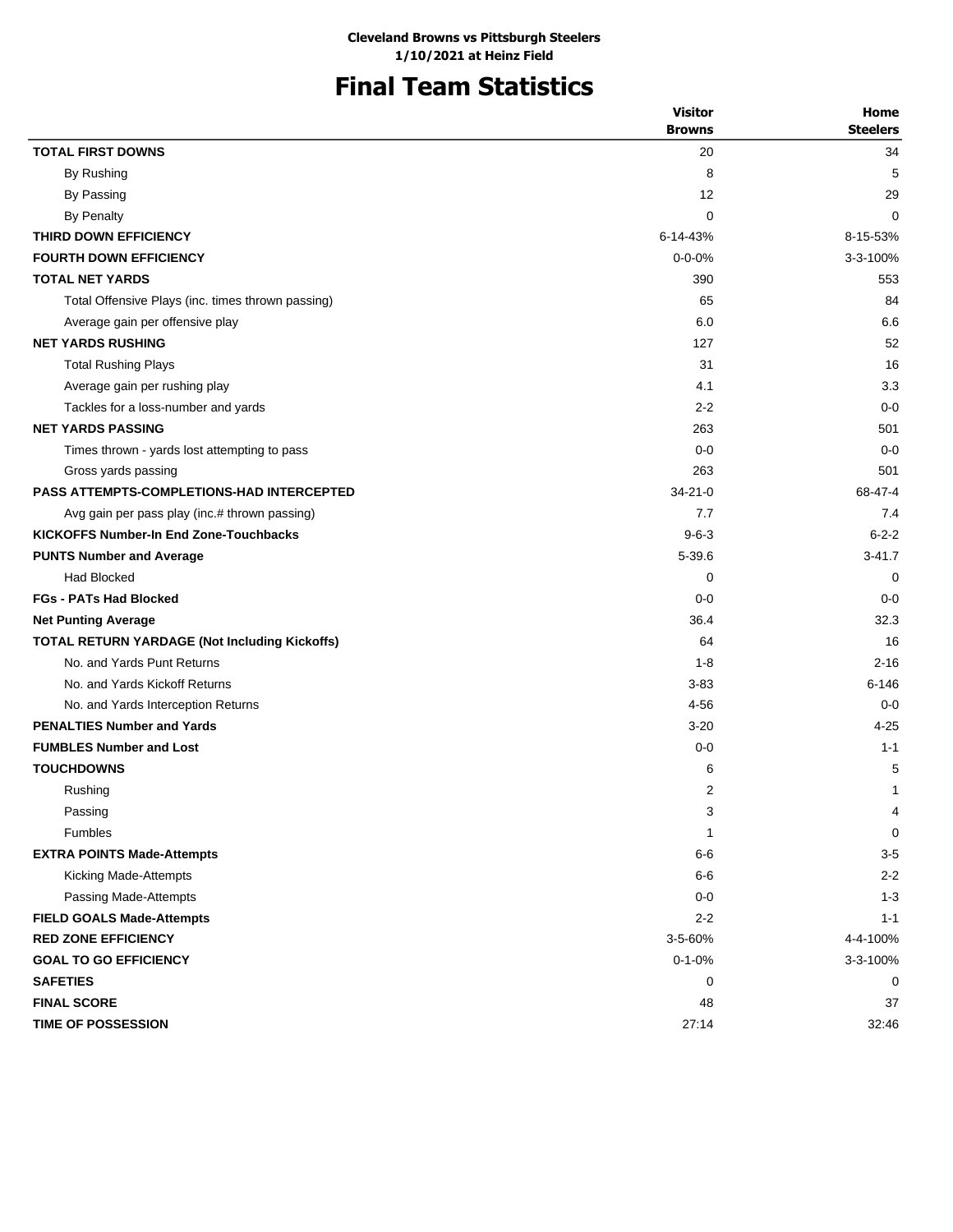## **Ball Possession And Drive Chart**

#### **Cleveland Browns**

-------------------------------

| #  | Time<br>Recd | Time<br>Lost | <b>Time How Ball</b><br><b>Poss Obtained</b> | <b>Drive</b><br>Began | #<br><b>Play</b> | Yds<br>Gain | Yds<br>Pen | <b>Net</b><br>Yds | 1st<br>Down | Last<br>Scrm  | <b>How Given</b><br>Up |
|----|--------------|--------------|----------------------------------------------|-----------------------|------------------|-------------|------------|-------------------|-------------|---------------|------------------------|
| 1  | 10:44        | 9:46         | 0:58 Interception                            | PIT 46                | 3                | 46          | 0          | 46                | 1           | PIT 40        | Touchdown              |
| 2  | 7:40         | 4:40         | 3:00 Punt                                    | <b>CLV 35</b>         | 6                | 65          | 0          | 65                | 4           | $*$ PIT 11    | Touchdown              |
| 3  | 3:18         | 1:56         | 1:22 Interception                            | <b>PIT 15</b>         | 3                | 15          | 0          | 15                |             | $*$ PIT 8     | Touchdown              |
| 4  | 12:19        | 11:20        | 0:59 Punt                                    | CLV <sub>10</sub>     | 3                | 0           | 0          | $\mathbf{0}$      | 0           | <b>CLV 10</b> | Punt                   |
| 5  | 10:11        | 7:20         | 2:51 Interception                            | <b>CLV 47</b>         | 4                | 24          | -10        | 14                |             | <b>PIT 39</b> | Punt                   |
| 6  | 1:44         | 0:34         | 1:10 Kickoff                                 | <b>CLV 36</b>         | 9                | 64          | 0          | 64                | 4           | $*$ PIT 7     | Touchdown              |
| 7  | 15:00        | 11:07        | 3:53 Kickoff                                 | <b>CLV 24</b>         | 7                | 32          | -5         | 27                | 2           | <b>PIT 49</b> | Punt                   |
| 8  | 7:22         | 6:22         | 1:00 Kickoff                                 | <b>CLV 25</b>         | 3                | 2           | 0          | 2                 | 0           | <b>CLV 27</b> | Punt                   |
| 9  | 2:57         | 1:30         | 1:27 Kickoff                                 | <b>CLV 25</b>         | 3                | 2           | 0          | 2                 | 0           | <b>CLV 27</b> | Punt                   |
| 10 | 14:52        | 12:32        | 2:20 Punt                                    | <b>CLV 20</b>         | 6                | 80          | 0          | 80                | 3           | PIT 40        | Touchdown              |
| 11 | 11:08        | 4:28         | 6:40 Kickoff                                 | <b>CLV 35</b>         | 13               | 59          | 0          | 59                | 4           | $*$ PIT 6     | Field Goal             |
| 12 | 3:16         | 2:51         | 0:25 Interception                            | <b>PIT 25</b>         | 4                | 6           | 0          | 6                 | 0           | $*$ PIT 19    | Field Goal             |
| 13 | 1:09         | 0:00         | 1:09 Kickoff                                 | <b>PIT 46</b>         | 3                | -5          | 0          | -5                | 0           | <b>PIT 49</b> | End of Game            |

(525) Average CLV 40

|    | <b>Pittsburgh Steelers</b> |              |  |                                              |                       |           |             |              |                   |                    |                     |                        |  |  |
|----|----------------------------|--------------|--|----------------------------------------------|-----------------------|-----------|-------------|--------------|-------------------|--------------------|---------------------|------------------------|--|--|
| #  | Time<br><b>Recd</b>        | Time<br>Lost |  | <b>Time How Ball</b><br><b>Poss Obtained</b> | <b>Drive</b><br>Began | #<br>Play | Yds<br>Gain | Yds<br>Pen   | <b>Net</b><br>Yds | 1st<br><b>Down</b> | Last<br><b>Scrm</b> | <b>How Given</b><br>Up |  |  |
|    | 15:00                      | 14:46        |  | 0:14 Kickoff                                 | <b>PIT 22</b>         |           | $-20$       | $\mathbf{0}$ | $-20$             | $\mathbf{0}$       | <b>PIT 22</b>       | Fumble                 |  |  |
|    | 14:46                      | 10:44        |  | 4:02 Kickoff                                 | <b>PIT 25</b>         | 7         | 23          | $\mathbf{0}$ | 23                | 2                  | <b>PIT 48</b>       | Interception           |  |  |
| 3  | 9:46                       | 7:40         |  | 2:06 Kickoff                                 | <b>PIT 26</b>         | 3         | 9           | 0            | 9                 | 0                  | <b>PIT 35</b>       | Punt                   |  |  |
| 4  | 4:40                       | 3:18         |  | 1:22 Kickoff                                 | <b>PIT 25</b>         | 3         | 11          | $-10$        | 1                 | 1                  | <b>PIT 26</b>       | Interception           |  |  |
| 5  | 1:56                       | 12:19        |  | 4:37 Kickoff                                 | <b>PIT 25</b>         | 11        | 47          | $-10$        | 37                | 3                  | CLV 38              | Punt                   |  |  |
| 6  | 11:20                      | 10:11        |  | 1:09 Punt                                    | <b>PIT 46</b>         | 3         | 8           | $\mathbf{0}$ | 8                 | 0                  | <b>CLV 46</b>       | Interception           |  |  |
|    | 7:20                       | 1:44         |  | 5:36 Punt                                    | <b>PIT 11</b>         | 13        | 89          | $\mathbf{0}$ | 89                | 7                  | $*$ CLV 1           | Touchdown              |  |  |
| 8  | 0:34                       | 0:00         |  | 0:34 Kickoff                                 | <b>PIT 32</b>         | 5         | 37          | 0            | 37                | 3                  | <b>CLV 31</b>       | Field Goal             |  |  |
| 9  | 11:07                      | 7:22         |  | 3:45 Punt                                    | <b>PIT 16</b>         | 8         | 84          | 0            | 84                | 6                  | * CLV 17            | Touchdown              |  |  |
| 10 | 6:22                       | 2:57         |  | 3:25 Punt                                    | <b>PIT 32</b>         | 12        | 68          | 0            | 68                | 4                  | $*$ CLV 5           | Touchdown              |  |  |
| 11 | 1:30                       | 14:52        |  | 1:38 Punt                                    | <b>PIT 37</b>         | 3         | 9           | -5           | 4                 | 0                  | <b>PIT 41</b>       | Punt                   |  |  |
| 12 | 12:32                      | 11:08        |  | 1:24 Kickoff                                 | <b>PIT 24</b>         | 4         | 76          | 0            | 76                | 3                  | <b>CLV 29</b>       | Touchdown              |  |  |
| 13 | 4:28                       | 3:16         |  | 1:12 Kickoff                                 | <b>PIT 25</b>         | 4         | 15          | $\mathbf{0}$ | 15                |                    | <b>PIT 40</b>       | Interception           |  |  |
| 14 | 2:51                       | 1:09         |  | 1:42 Kickoff                                 | <b>PIT 23</b>         | 8         | 77          | 0            | 77                | 4                  | $*$ CLV 7           | Touchdown              |  |  |

(369) Average PIT 26

**\* inside opponent's 20**

|                | Time of Possession by Quarter          | 1st                | 2nd   | 3rd  | 4th                  | ΟТ | Total |
|----------------|----------------------------------------|--------------------|-------|------|----------------------|----|-------|
| <b>Visitor</b> | Cleveland Browns                       | 5:20               | 5:00  | 6:20 | 10:34                |    | 27:14 |
| Home           | Pittsburgh Steelers                    | 9:40               | 10:00 | 8:40 | 4:26                 |    | 32:46 |
|                | <b>Kickoff Drive No.-Start Average</b> | Browns: 5 - CLV 29 |       |      | Steelers: 9 - PIT 25 |    |       |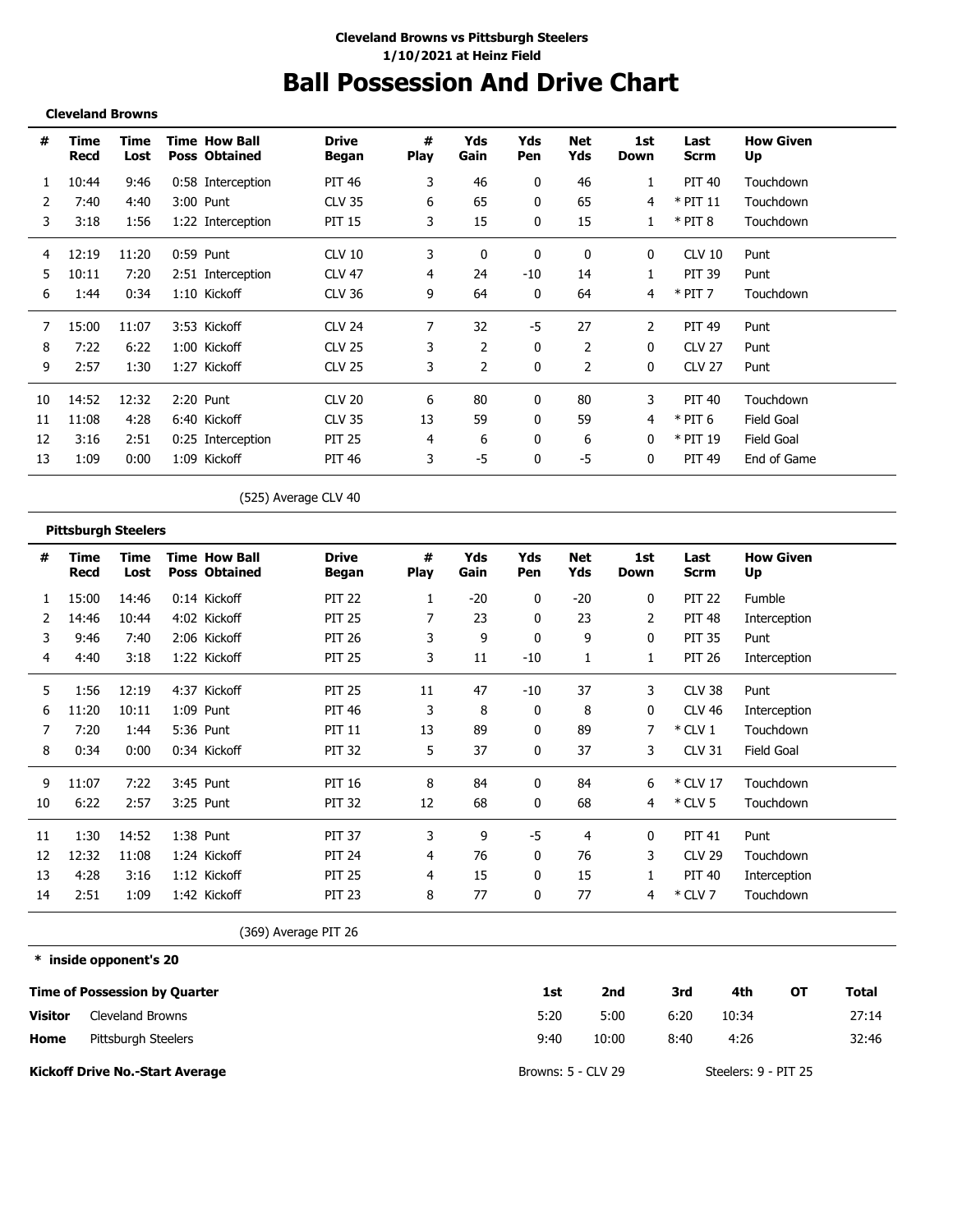### **Final Defensive Statistics**

| <b>Cleveland Browns</b> |                |                |                |              | <b>Regular Defensive Plays</b> |   |                |           |           |              |           |              | <b>Special Teams</b> |           |           |           |            | <b>Misc</b> |           |              |
|-------------------------|----------------|----------------|----------------|--------------|--------------------------------|---|----------------|-----------|-----------|--------------|-----------|--------------|----------------------|-----------|-----------|-----------|------------|-------------|-----------|--------------|
|                         | <b>TKL</b>     | <b>AST</b>     | <b>COMB</b>    | <b>SK</b>    | YDS TFL<br>$\prime$            |   | Q              | <b>IN</b> | <b>PD</b> | FF.          | <b>FR</b> | <b>TKL</b>   | <b>AST</b>           | <b>FF</b> | <b>FR</b> | <b>BL</b> | <b>TKL</b> | <b>AST</b>  | <b>FF</b> | <b>FR</b>    |
| <b>B.Goodson</b>        | 8              | 2              | 10             | 0            | 0                              | 0 | 0              | 0         | 0         | 0            | 0         | 0            | 0                    | 0         | 0         | 0         | 0          | n           | 0         | 0            |
| M.Stewart Jr.           | 9              | 0              | 9              | 0            | 0                              |   | 0              | 1         | 1         | 0            | 0         |              | 0                    | 0         | 0         | 0         | 0          | 0           | 0         | 0            |
| R.Jackson               |                | 1              | 8              | 0            | 0                              | 0 | 0              | 0         | 0         | 0            | 0         | 0            | 0                    | 0         | 0         | 0         | 0          | 0           | 0         | 0            |
| T.Mitchell              | 6              | 0              | 6              | 0            | 0                              | 0 | 0              | 0         | 1         | 0            | 0         | 0            | 0                    | 0         | 0         | 0         | 0          | 0           | 0         | 0            |
| A.Sendejo               | 3              | $\overline{2}$ | 5              | $\mathbf{0}$ | 0                              | 0 | 0              | 0         | 1         | $\mathbf{0}$ | 0         | 0            | 0                    | 0         | 0         | 0         | 0          | 0           | 0         | $\mathbf 0$  |
| M.Smith                 | 3              | 1              | 4              | 0            | 0                              | 0 | 0              | 0         | 0         | 0            | 0         | 0            | 0                    | 0         | 0         | 0         | 0          | 0           | 0         | 0            |
| R.Harrison              |                | 2              | 4              | 0            | 0                              | 0 | 0              | 0         | 0         | 0            | 0         | 0            | 0                    | 0         | 0         | 0         | 0          | 0           | 0         | 0            |
| J.Phillips              | 3              | 0              | 3              | 0            | 0                              | 0 | 0              | 0         | 0         | 0            | 0         | 0            | 0                    | 0         | 0         | 0         | 0          | 0           | 0         | 0            |
| S.Richardson            | $\overline{2}$ | $\mathbf{1}$   | 3              | $\mathbf{0}$ | $\mathbf{0}$                   | 0 | $\overline{2}$ | 0         | 0         | 0            | 0         | $\mathbf{0}$ | 0                    | 0         | 0         | 0         | 0          | 0           | 0         | $\mathbf{0}$ |
| S.Takitaki              |                |                | 3              | 0            | 0                              | 0 | 0              | 1         | 1         | 0            | 0         | 0            | 0                    | 0         | 0         | 0         | 0          | 0           | 0         | 0            |
| L.Ogunjobi              |                | 3              | 3              | 0            | 0                              | 0 | 0              | 0         | 0         | 0            | 0         | 0            | $\mathbf 0$          | 0         | 0         | 0         | 0          | 0           | 0         | 0            |
| S.Redwine               | 2              | 0              | 2              | 0            | 0                              | 0 | 0              | 1         | 1         | 0            | 0         | 0            | 1                    | 0         | 0         | 0         | 0          | 0           | 0         | 0            |
| J.Elliott               |                | 1              | $\overline{2}$ | $\mathbf{0}$ | $\mathbf 0$                    | 0 | 0              | 0         | 0         | 0            | 0         | 0            | 0                    | 0         | 0         | 0         | 0          | 0           | 0         | $\mathbf 0$  |
| K.Joseph                |                | 0              |                | 0            | 0                              | 0 |                | 0         | 0         | 0            |           | 0            | 0                    | 0         | 0         | 0         | 0          | 0           | 0         | 0            |
| T.Thomas                |                | 0              |                | 0            | 0                              | 0 | 0              | 0         | 0         | 0            | 0         |              | 2                    | 0         | 0         | 0         | 0          | 0           | 0         | 0            |
| M.Garrett               |                | 0              | 1              | 0            | 0                              | 0 | 0              | 0         | 0         | 0            | 0         | 0            | 0                    | 0         | 0         | 0         | 0          | 0           | 0         | 0            |
| V.Taylor                | 0              | 1              | $\mathbf{1}$   | $\mathbf{0}$ | 0                              | 0 | 0              | 0         | 1         | 0            | 0         | 0            | 0                    | 0         | 0         | 0         | 0          | 0           | 0         | $\mathbf 0$  |
| A.Clayborn              |                | 0              | $\Omega$       | 0            | 0                              | 0 |                | 0         | 0         | 0            | 0         | 0            | 0                    | 0         | 0         | 0         | 0          | 0           | n         | 0            |
| P.Gustin                |                | $\Omega$       | 0              | 0            | 0                              | 0 | 0              | 1         | 1         | 0            | 0         | 0            | 0                    | 0         | 0         | 0         | 0          | 0           | 0         | 0            |
| D.Johnson               | 0              | 0              | 0              | 0            | 0                              | 0 | 0              | 0         | 0         | 0            | 0         | 3            | 0                    | 0         | 0         | 0         | 0          | 0           | 0         | 0            |
| T.Davis                 | 0              | $\mathbf{0}$   | 0              | 0            | 0                              | 0 | 0              | 0         | 0         | 0            | 0         | 0            | 2                    | 0         | 0         | 0         | 0          | 0           | 0         | $\pmb{0}$    |
| C.Hughlett              |                | 0              | $\mathbf{0}$   | 0            | 0                              | 0 | 0              | 0         | 0         | 0            | 0         | 0            |                      | 0         | 0         | 0         | 0          | 0           | 0         | 0            |
| <b>Total</b>            | 51             | 15             | 66             | 0            | 0                              |   |                | 4         |           | 0            | 1         | 5            | 6                    | 0         | 0         | 0         | 0          | 0           | 0         | 0            |

**TKL = Tackle AST = Assist COMB = Combined QH=QB Hit IN = Interception PD = Pass Defense FF = Forced Fumble FR = Fumble Recovery**

| <b>Pittsburgh Steelers</b> |            |            |              |              | <b>Regular Defensive Plays</b> |            |   |    |           |           |           |              | <b>Special Teams</b> |    |              |           |              | <b>Misc</b> |          |           |
|----------------------------|------------|------------|--------------|--------------|--------------------------------|------------|---|----|-----------|-----------|-----------|--------------|----------------------|----|--------------|-----------|--------------|-------------|----------|-----------|
|                            | <b>TKL</b> | <b>AST</b> | <b>COMB</b>  | <b>SK</b>    |                                | YDS TFL QH |   | IN | <b>PD</b> | <b>FF</b> | <b>FR</b> | <b>TKL</b>   | <b>AST</b>           | FF | <b>FR</b>    | <b>BL</b> | <b>TKL</b>   | <b>AST</b>  | FF       | <b>FR</b> |
| R.Spillane                 | 6          | ว          | 9            | 0            | ſ                              |            | 0 | 0  | 0         | 0         | 0         | 0            | 0                    | 0  | 0            | 0         |              |             | ſ        | 0         |
| V. Williams                |            |            |              | ŋ            | 0                              | 0          | 0 | 0  | 0         | 0         | 0         | 0            | 0                    | 0  | 0            | 0         |              |             |          | 0         |
| S.Nelson                   | 5          |            | 6            | 0            | 0                              | 0          | 0 | 0  | 0         | 0         | 0         | 0            | 0                    | 0  | 0            | 0         | 0            | 0           | 0        | 0         |
| M.Fitzpatrick              | 4          | 2          | 6            | 0            | 0                              | 0          | 0 | 0  | 0         | 0         | 0         | 0            | 0                    | 0  | 0            | 0         | 0            | 0           | 0        | 0         |
| S.Tuitt                    | 4          | 2          | 6            | $\mathbf{0}$ | 0                              | 0          | 0 | 0  | 0         | 0         | 0         | $\mathbf 0$  | 0                    | 0  | $\mathbf{0}$ | 0         | $\mathbf{0}$ | 0           | 0        | 0         |
| Te.Edmunds                 |            | 3          | 6            | 0            | 0                              |            | 0 | 0  |           | 0         | 0         | 0            | 0                    | 0  | 0            | 0         | 0            | 0           |          | 0         |
| T.Watt                     |            |            | 3            | 0            | 0                              |            | 0 | 0  |           | 0         | 0         | 0            | 0                    | 0  | 0            | 0         | n            |             | 0        | 0         |
| T.Alualu                   | 2          | 1          | 3            | 0            | 0                              | 0          | 0 | 0  | 0         | 0         | 0         | 0            | 0                    | 0  | 0            | 0         | 0            | 0           | 0        | 0         |
| C.Sutton                   |            | 0          | 2            | 0            | 0                              | 0          | 0 | 0  |           | 0         | 0         | $\mathbf{0}$ | 0                    | 0  | $\mathbf{0}$ | 0         | 0            | 0           | 0        | 0         |
| M.Hilton                   |            | 0          |              | 0            | 0                              |            | 0 | 0  | 0         | 0         | 0         | 0            | 0                    | 0  | 0            | 0         | 0            |             |          | 0         |
| A.Highsmith                |            |            | 2            | 0            | 0                              | 0          | 0 | 0  | 0         | 0         | 0         | 0            | 0                    | 0  | 0            | 0         | 0            | 0           | 0        | 0         |
| C.Marsh                    |            |            | 2            | 0            | 0                              | 0          | 0 | 0  | 0         | 0         | 0         | 0            | 0                    | 0  | 0            | 0         | 0            | 0           | 0        | 0         |
| C.Heyward                  |            | 0          | 1            | $\mathbf{0}$ | 0                              | 0          | 0 | 0  | 1         | 0         | 0         | $\mathbf{0}$ | 0                    | 0  | $\mathbf{0}$ | 0         | 0            | 0           | 0        | 0         |
| J.Pierre                   |            | 0          | 0            | 0            | 0                              | 0          | 0 | 0  |           | 0         | 0         | 2            | 0                    | 0  | 0            | 0         | 0            | 0           |          | 0         |
| O.Adeniyi                  |            | 0          | 0            | 0            | 0                              | 0          | 0 | 0  |           | 0         | 0         |              | 0                    | 0  | 0            | 0         |              |             | 0        | 0         |
| D.Watt                     | 0          | 0          | 0            | 0            | 0                              | 0          | 0 | 0  | 0         | 0         | 0         | 1            | 0                    | 0  | 0            | 0         | 0            | 0           | 0        | 0         |
| M.Pouncey                  | 0          | 0          | $\mathbf{0}$ | 0            | 0                              | 0          | 0 | 0  | 0         | 0         | 0         | $\mathbf{0}$ | 0                    | 0  | $\mathbf{0}$ | 0         |              |             | 0        | 0         |
| V.McDonald                 |            | ŋ          | $\Omega$     | 0            | 0                              | 0          | 0 | 0  | 0         | 0         | 0         | 0            | 0                    | 0  | 0            | 0         |              |             |          | 0         |
| A.Villanueva               | n          | 0          | 0            | 0            | 0                              | 0          | 0 | 0  | 0         | 0         | 0         | 0            | 0                    | 0  | 0            | 0         |              | ŋ           | 0        | 0         |
| M.Feiler                   | 0          | 0          | $\mathbf{0}$ | 0            | 0                              | 0          | 0 | 0  | 0         | 0         | 0         | $\mathbf 0$  | 0                    | 0  | 0            | 0         | 0            |             | 0        |           |
| <b>Total</b>               | 38         | 17         | 55           | $\mathbf 0$  | 0                              | 2          | 0 | 0  | 6         | 0         | 0         | 4            | $\mathbf 0$          | 0  | 0            | 0         | 3            | 2           | $\bf{0}$ | $\bf{0}$  |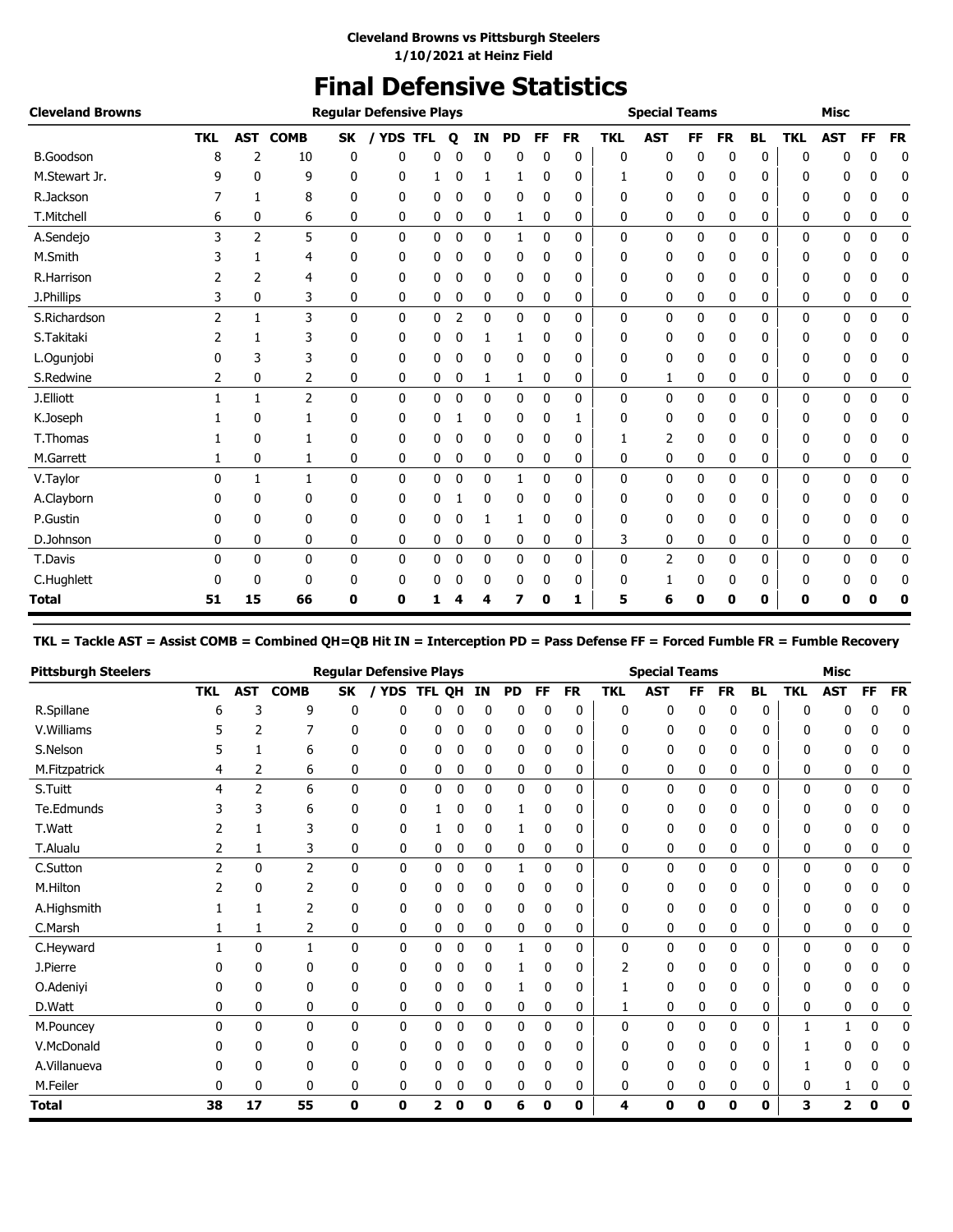#### **Cleveland Browns vs Pittsburgh Steelers**

**1/10/2021 at Heinz Field**

### **First Half Summary**

| <b>Browns</b>   |     | 1:56 K.Hunt 8 yd. run (C.Parkey kick) (3-15, 1:22)           |                                                                        |                    | 28             |      |
|-----------------|-----|--------------------------------------------------------------|------------------------------------------------------------------------|--------------------|----------------|------|
|                 |     |                                                              |                                                                        |                    |                | 0    |
| <b>Browns</b>   |     | 4:40 K.Hunt 11 yd. run (C.Parkey kick) (6-65, 3:00)          |                                                                        |                    | 21             | 0    |
| <b>Browns</b>   |     |                                                              | 9:46 J.Landry 40 yd. pass from B.Mayfield (C.Parkey kick) (3-46, 0:58) |                    | 14             | 0    |
| <b>Browns</b>   | 1   | 14:46 K. Joseph fumble recovery in end zone (C. Parkey kick) |                                                                        |                    |                | 0    |
|                 |     |                                                              |                                                                        |                    |                |      |
| <b>Team</b>     | Qtr | Time Play Description (Extra Point) (Drive Info)             |                                                                        |                    | <b>Visitor</b> | Home |
|                 |     |                                                              | <b>Scoring Plays</b>                                                   |                    |                |      |
|                 |     |                                                              |                                                                        |                    |                |      |
| <b>Steelers</b> |     | $0 \t10 = 10$                                                | <b>Steelers</b>                                                        | 19:40              |                |      |
| <b>Browns</b>   |     | $28 \t7 = 35$                                                | <b>Browns</b>                                                          | 10:20              |                |      |
|                 |     | PERIOD SCORES                                                |                                                                        | TIME OF POSSESSION |                |      |

|                                            | CICYCIGHU DI UNITO | <b>TROUGHT SCELERS</b> |
|--------------------------------------------|--------------------|------------------------|
| <b>TOTAL FIRST DOWNS</b>                   | 11                 | 16                     |
| First Downs Rushing-Passing-by Penalty     | $7 - 4 - 0$        | $5 - 11 - 0$           |
| <b>THIRD DOWN EFFICIENCY</b>               | 4-6-67%            | 5-9-56%                |
| <b>TOTAL NET YARDS</b>                     | 214                | 224                    |
| <b>Total Offensive Plays</b>               | 28                 | 45                     |
| <b>NET YARDS RUSHING</b>                   | 103                | 47                     |
| <b>NET YARDS PASSING</b>                   | 111                | 177                    |
| Gross Yards Passing                        | 111                | 177                    |
| Times thrown-yards lost attempting to pass | $0-0$              | $0-0$                  |
| Pass Attempts-Completions-Had Intercepted  | $15 - 10 - 0$      | $30 - 20 - 3$          |
| <b>Punts-Number and Average</b>            | $2 - 36$           | $2 - 33$               |
| <b>Penalties-Number and Yards</b>          | $2 - 15$           | $3 - 20$               |
| <b>Fumbles-Number and Lost</b>             | $0 - 0$            | $1 - 1$                |
| <b>Red Zone Efficiency</b>                 | $3 - 3 - 100\%$    | 1-1-100%               |
| <b>Average Drive Start</b>                 | CLV <sub>44</sub>  | <b>PIT 26</b>          |

|                                                           |            | <b>Cleveland Browns</b> |            |            |                |    |              |                      | <b>Pittsburgh Steelers</b> |            |            |              |             |            |    |       |           |
|-----------------------------------------------------------|------------|-------------------------|------------|------------|----------------|----|--------------|----------------------|----------------------------|------------|------------|--------------|-------------|------------|----|-------|-----------|
| <b>RUSHING</b>                                            |            |                         | <b>ATT</b> | <b>YDS</b> | <b>AVG</b>     |    | LG           | TD                   | <b>RUSHING</b>             |            |            | <b>ATT</b>   | <b>YDS</b>  | <b>AVG</b> |    | LG    | TD        |
| N.Chubb                                                   |            |                         | 8          | 53         | 6.6            |    | 20           | 0                    | J.Conner                   |            |            | 10           | 32          | 3.2        |    | 9     | 1         |
| K.Hunt                                                    |            |                         | 4          | 44         | 11.0           |    | 13           | 2                    | <b>B.Snell</b>             |            |            | 2            | 13          | 6.5        |    | 11    | 0         |
| <b>B.Mayfield</b>                                         |            |                         | 1          | 6          | 6.0            |    | 6            | 0                    | D.Watt                     |            |            | 2            | 2           | 1.0        |    | 2     | 0         |
|                                                           |            |                         |            |            |                |    |              |                      | <b>B.Roethlisberger</b>    |            |            |              | 0           | 0.0        |    | 0     | 0         |
| Total                                                     |            |                         | 13         | 103        | 7.9            |    | 20           | 2                    | Total                      |            |            | 15           | 47          | 3.1        |    | 11    | 1         |
| <b>PASSING</b>                                            | <b>ATT</b> | <b>CMP</b>              | <b>YDS</b> | SK/YD      | TD             | LG | IN           | <b>RT</b>            | <b>PASSING</b>             | <b>ATT</b> | <b>CMP</b> | <b>YDS</b>   | SK/YD       | TD         |    | LG IN | <b>RT</b> |
| <b>B.Mayfield</b>                                         | 15         | 10                      | 111        | 0/0        | 2              | 40 |              | $0$ 128.1            | <b>B.Roethlisberger</b>    | 30         | 20         | 177          | 0/0         | 0          | 27 | 3     | 42.6      |
| Total                                                     | 15         | 10                      | 111        | 0/0        | $\overline{2}$ | 40 | $\mathbf{0}$ | 128.1                | Total                      | 30         | 20         | 177          | 0/0         | 0          | 27 | 3     | 42.6      |
| <b>PASS RECEIVING</b>                                     |            | <b>TAR</b>              | <b>REC</b> | <b>YDS</b> | <b>AVG</b>     |    | LG           | TD                   | <b>PASS RECEIVING</b>      |            | <b>TAR</b> | <b>REC</b>   | <b>YDS</b>  | <b>AVG</b> |    | LG    | <b>TD</b> |
| A.Hooper                                                  |            | 6                       | 4          | 26         | 6.5            |    | 8            | 1                    | J. Washington              |            | 6          | 5            | 72          | 14.4       |    | 27    | 0         |
| N.Chubb                                                   |            | 3                       | 3          | 29         | 9.7            |    | 21           | 0                    | Di.Johnson                 |            |            | 4            | 33          | 8.3        |    | 11    | 0         |
| J.Landry                                                  |            | 2                       | 2          | 44         | 22.0           |    | 40           | 1                    | E.Ebron                    |            | 6          | 4            | 26          | 6.5        |    | 11    | 0         |
| R.Higgins                                                 |            | 4                       | 1          | 12         | 12.0           |    | 12           | 0                    | C.Claypool                 |            | 2          | 2            | 16          | 8.0        |    | 15    | 0         |
|                                                           |            |                         |            |            |                |    |              |                      | J.Smith-Schuster           |            | 4          | 2            | 14          | 7.0        |    | 9     | 0         |
|                                                           |            |                         |            |            |                |    |              |                      | J.Conner                   |            | 2          | 2            | 12          | 6.0        |    | 7     | 0         |
|                                                           |            |                         |            |            |                |    |              |                      | <b>B.Snell</b>             |            | 2          |              | 4           | 4.0        |    | 4     | 0         |
|                                                           |            |                         |            |            |                |    |              |                      | V.McDonald                 |            |            | $\mathbf{0}$ | 0           | 0.0        |    | 0     | 0         |
| Total                                                     |            | 15                      | 10         | 111        | 11.1           |    | 40           | 2                    | <b>Total</b>               |            | 30         | 20           | 177         | 8.9        |    | 27    | 0         |
| <b>Cleveland Browns</b><br><b>Regular Defensive Plays</b> |            |                         |            |            |                |    |              | <b>Special Teams</b> |                            |            |            |              | <b>Misc</b> |            |    |       |           |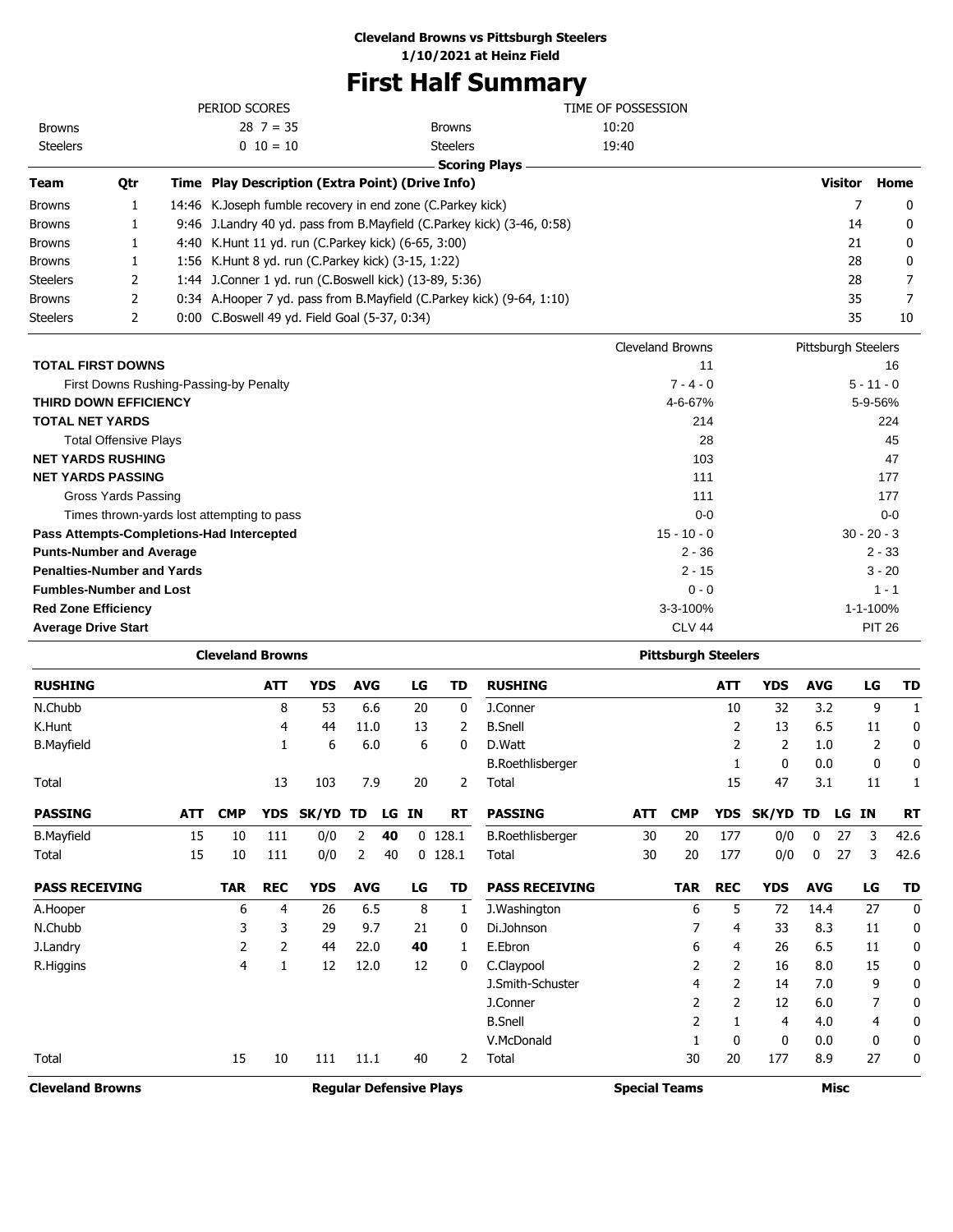### **First Half Summary**

|                  |    |              | TKL AST COMB |          | SK / YDS TFL Q IN PD FF FR |            |   |          |          |                | TKL | AST FF FR BL TKL AST FF FR |   |   |              |              |          |                         |
|------------------|----|--------------|--------------|----------|----------------------------|------------|---|----------|----------|----------------|-----|----------------------------|---|---|--------------|--------------|----------|-------------------------|
| <b>B.Goodson</b> |    |              |              | 0        |                            | $0\quad 0$ | 0 | 0        | 0        | $\mathbf{0}$   | 0   |                            | 0 | 0 | $\mathbf 0$  | $\mathbf{0}$ |          |                         |
| T.Mitchell       |    | $\mathbf{0}$ |              |          |                            | $0\quad 0$ | 0 | 0        | 0        | $\overline{0}$ | 0   |                            | 0 | 0 | $\mathbf{0}$ | $\mathbf{0}$ | 0        | $\overline{\mathbf{0}}$ |
| M.Stewart Jr.    | 4  |              | 4            | 0        |                            | $0\quad 0$ |   |          | 0        | $\mathbf{0}$   | 0   |                            | 0 | 0 | $\mathbf{0}$ |              | $\Omega$ | $\overline{\mathbf{0}}$ |
| A.Sendejo        |    |              | 4            | $\Omega$ |                            | 0          | 0 | $\Omega$ | $\bf{0}$ | $\bf{0}$       | 0   |                            |   | 0 |              |              |          |                         |
| <b>Total</b>     | 17 |              |              | 0        | 0                          | $0\quad 0$ |   |          | 0        | $\mathbf 0$    | 0   | 0                          | 0 | 0 |              | 0            |          | . O                     |

| <b>Pittsburgh Steelers</b> |     |            |             |              | <b>Regular Defensive Plays</b> |            |    |     |     |    |           |     | <b>Special Teams</b> |    |           |    |            | Misc         |          |              |
|----------------------------|-----|------------|-------------|--------------|--------------------------------|------------|----|-----|-----|----|-----------|-----|----------------------|----|-----------|----|------------|--------------|----------|--------------|
|                            | TKL | <b>AST</b> | <b>COMB</b> | <b>SK</b>    | <b>YDS</b>                     | <b>TFL</b> | QH | IN. | PD. | FF | <b>FR</b> | TKL | <b>AST</b>           | FF | <b>FR</b> | BL | <b>TKL</b> | <b>AST</b>   | FF       | <b>FR</b>    |
| R.Spillane                 |     |            |             |              |                                |            |    |     |     |    |           | 0   |                      |    |           |    | 0          | 0            | 0        | $\mathbf{0}$ |
| S.Nelson                   | 4   |            | 4           |              |                                |            |    |     |     | 0  |           | 0   | 0                    |    |           |    | 0          | 0            | $\Omega$ | $\mathbf{0}$ |
| V. Williams                |     |            | 4           |              |                                |            |    |     |     |    |           | 0   | 0                    |    |           |    | 0          | $\mathbf{0}$ | $\Omega$ | $\mathbf{0}$ |
| M.Fitzpatrick              |     |            | 4           | <sup>0</sup> |                                |            |    |     |     |    |           | 0   | 0                    |    |           | റ  | $\Omega$   | 0            | $\Omega$ | $\mathbf{0}$ |
| <b>Total</b>               | 12  | 6          | 18          |              | 0                              | o          | o  |     | o   | 0  | 0         | 0   | 0                    |    | 0         | 0  | 0          | 0            | 0        | 0            |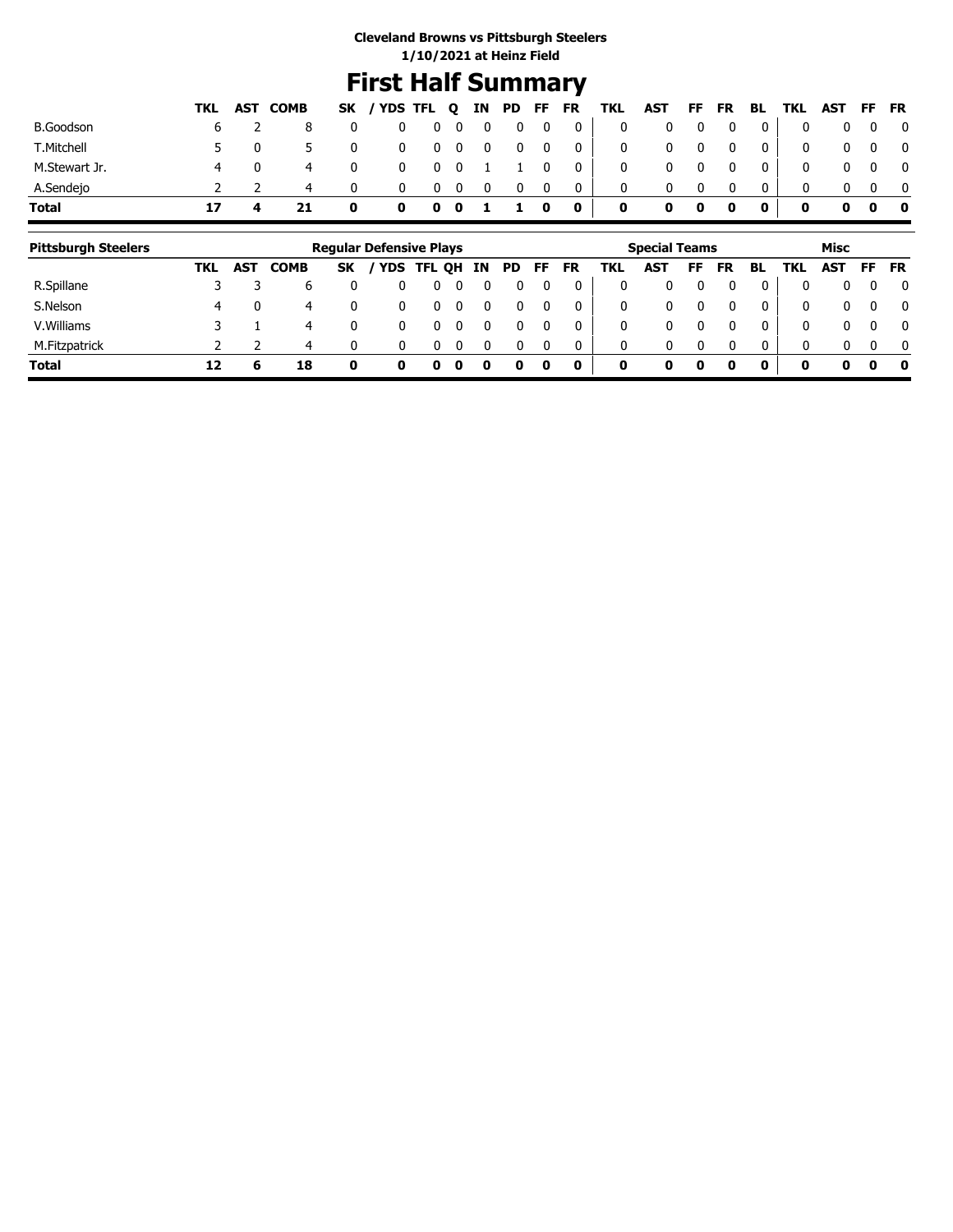**Play By Play Play Play Play First Quarter** 1/10/2021

CLV wins the coin toss and elects to defer. PIT elects to Receive, and CLV elects to defend the south goal.

C.Parkey kicks 64 yards from CLV 35 to PIT 1. R.McCloud to PIT 22 for 21 yards (D.Johnson).

#### **Pittsburgh Steelers at 15:00, (1st play from scrimmage 14:54)**

| 1-10-PIT 22 | (14:54) (Shotgun) B.Roethlisberger Aborted. M.Pouncey FUMBLES at PIT 22, touched at PIT 2, RECOVERED by CLV-K.Joseph at PIT<br>-2. TOUCHDOWN. |
|-------------|-----------------------------------------------------------------------------------------------------------------------------------------------|
|             |                                                                                                                                               |

**Cleveland Browns at 14:46**

|                                                 | C.Parkey extra point is GOOD, Center-C.Hughlett, Holder-J.Gillan.                                                                                                      |                |
|-------------------------------------------------|------------------------------------------------------------------------------------------------------------------------------------------------------------------------|----------------|
|                                                 | CLV 7 PIT 0, 0 plays, 0 yards, 0:00 drive, 0:14 elapsed                                                                                                                |                |
|                                                 | C.Parkey kicks 62 yards from CLV 35 to PIT 3. R.McCloud to PIT 25 for 22 yards (T.Davis; S.Redwine).                                                                   |                |
|                                                 | Pittsburgh Steelers at 14:46, (1st play from scrimmage 14:40)                                                                                                          |                |
| 1-10-PIT 25                                     | (14:40) (Shotgun) J.Conner left tackle to PIT 28 for 3 yards (K.Joseph).                                                                                               |                |
| 2-7-PIT 28                                      | (14:04) (Shotgun) B.Roethlisberger pass short left to E.Ebron to PIT 32 for 4 yards (R.Jackson).                                                                       |                |
| 3-3-PIT 32                                      | (13:26) (Shotgun) B.Roethlisberger pass short middle to J.Conner to PIT 37 for 5 yards (B.Goodson).                                                                    | P <sub>1</sub> |
| 1-10-PIT 37                                     | $(12:51)$ (Shotgun) J.Conner up the middle to PIT 46 for 9 yards (B.Goodson).                                                                                          |                |
| 2-1-PIT 46                                      | (12:12) (Shotgun) J.Conner left guard to PIT 46 for no gain (S.Takitaki; B.Goodson).                                                                                   |                |
| 3-1-PIT 46                                      | (11:30) J. Hawkins reported in as eligible. D. Watt up the middle to PIT 48 for 2 yards (J. Elliott).                                                                  | R <sub>2</sub> |
| 1-10-PIT 48<br><b>Cleveland Browns at 10:44</b> | (10:53) B.Roethlisberger pass short middle intended for B.Snell INTERCEPTED by M.Stewart Jr. [K.Joseph] at PIT 49. M.Stewart Jr. to PIT 46<br>for 3 yards (M.Pouncey). |                |
| 1-10-PIT 46                                     | (10:44) B.Mayfield pass incomplete deep right to A.Hooper. Pressure by 97-Heyward.                                                                                     |                |
| 2-10-PIT 46                                     | (10:37) (Shotgun) B. Mayfield pass short middle to A. Hooper to PIT 40 for 6 yards (V. Williams).                                                                      |                |
|                                                 | (9:55) (Shotgun) B.Mayfield pass short middle to J.Landry for 40 yards, TOUCHDOWN.                                                                                     | P <sub>1</sub> |
| 3-4-PIT 40                                      | C.Parkey extra point is GOOD, Center-C.Hughlett, Holder-J.Gillan.                                                                                                      |                |
|                                                 | CLV 14 PIT 0, 3 plays, 46 yards, 0:58 drive, 5:14 elapsed                                                                                                              |                |
|                                                 | C.Parkey kicks 67 yards from CLV 35 to PIT -2. R.McCloud to PIT 26 for 28 yards (T.Thomas).                                                                            |                |
|                                                 | Pittsburgh Steelers at 9:46, (1st play from scrimmage 9:41)                                                                                                            |                |
| 1-10-PIT 26                                     | (9:41) (Shotgun) J.Conner up the middle to PIT 32 for 6 yards (B.Goodson).                                                                                             |                |
| 2-4-PIT 32                                      | (9:08) (Shotgun) J.Conner left guard to PIT 35 for 3 yards (S.Richardson; L.Ogunjobi).                                                                                 |                |
| 3-1-PIT 35                                      | (8:27) J.Hawkins reported in as eligible. D.Watt right guard to PIT 35 for no gain (R.Harrison).                                                                       |                |
| 4-1-PIT 35                                      | (7:48) J.Berry punts 38 yards to CLV 27, Center-K.Canaday. D.Peoples-Jones to CLV 35 for 8 yards (J.Pierre).                                                           |                |
| <b>Cleveland Browns at 7:40</b>                 |                                                                                                                                                                        |                |
| 1-10-CLV 35                                     | (7:40) N.Chubb left tackle to PIT 48 for 17 yards (M.Fitzpatrick).                                                                                                     | R <sub>2</sub> |
| 1-10-PIT 48                                     | (7:07) (Shotgun) N.Chubb up the middle to PIT 28 for 20 yards (S.Nelson).                                                                                              | R <sub>3</sub> |
| $1-10-PIT$ 28                                   | $(6:34)$ N.Chubb right guard to PIT 27 for 1 yard (V.Williams).                                                                                                        |                |
| 2-9-PIT 27                                      | (5:58) (Shotgun) B. Mayfield pass short left to J. Landry to PIT 23 for 4 yards (R. Spillane, A. Highsmith).                                                           |                |
| 3-5-PIT 23                                      | (5:12) (Shotgun) B.Mayfield pass short left to R.Higgins to PIT 11 for 12 yards (S.Nelson).                                                                            | P <sub>4</sub> |
| $1-10-PIT$ 11                                   | (4:47) K.Hunt left tackle for 11 yards, TOUCHDOWN.                                                                                                                     | R <sub>5</sub> |
|                                                 | C.Parkey extra point is GOOD, Center-C.Hughlett, Holder-J.Gillan.                                                                                                      |                |
|                                                 | CLV 21 PIT 0, 6 plays, 65 yards, 3:00 drive, 10:20 elapsed                                                                                                             |                |
|                                                 | C. Parkey kicks 65 yards from CLV 35 to end zone, Touchback.                                                                                                           |                |
| <b>Pittsburgh Steelers at 4:40</b>              |                                                                                                                                                                        |                |
| 1-10-PIT 25                                     | (4:40) (Shotgun) B.Roethlisberger pass short middle to Di.Johnson to PIT 36 for 11 yards (M.Stewart Jr.).                                                              | P <sub>3</sub> |
| 1-10-PIT 36                                     | (4:04) (No Huddle, Shotgun) B.Roethlisberger pass short left to C.Claypool to PIT 44 for 8 yards (M.Stewart Jr., J.Phillips).                                          |                |
|                                                 | PENALTY on PIT-M.Feiler, Offensive Holding, 10 yards, enforced at PIT 36 - No Play.                                                                                    |                |
| 1-20-PIT 26                                     | (3:37) (Shotgun) B.Roethlisberger pass incomplete short middle to J.Smith-Schuster.                                                                                    |                |
| 2-20-PIT 26                                     | (3:33) (Shotgun) B.Roethlisberger pass deep middle intended for Di.Johnson INTERCEPTED by S.Redwine at PIT 45. S.Redwine ran ob at PIT                                 |                |
| <b>Cleveland Browns at 3:18</b>                 | 15 for 30 yards (M.Feiler; M.Pouncey).                                                                                                                                 |                |
| 1-10-PIT 15                                     | $(3:18)$ N.Chubb left guard to PIT 15 for no gain $(T.A$ lualu).                                                                                                       |                |
| 2-10-PIT 15                                     | (2:38) (Shotgun) B. Mayfield pass short left to N. Chubb pushed ob at PIT 8 for 7 yards (V. Williams).                                                                 |                |
|                                                 |                                                                                                                                                                        |                |

3-3-PIT 8 **(2:01) (Shotgun) K.Hunt left end for 8 yards, TOUCHDOWN.** R6

C.Parkey extra point is GOOD, Center-C.Hughlett, Holder-J.Gillan.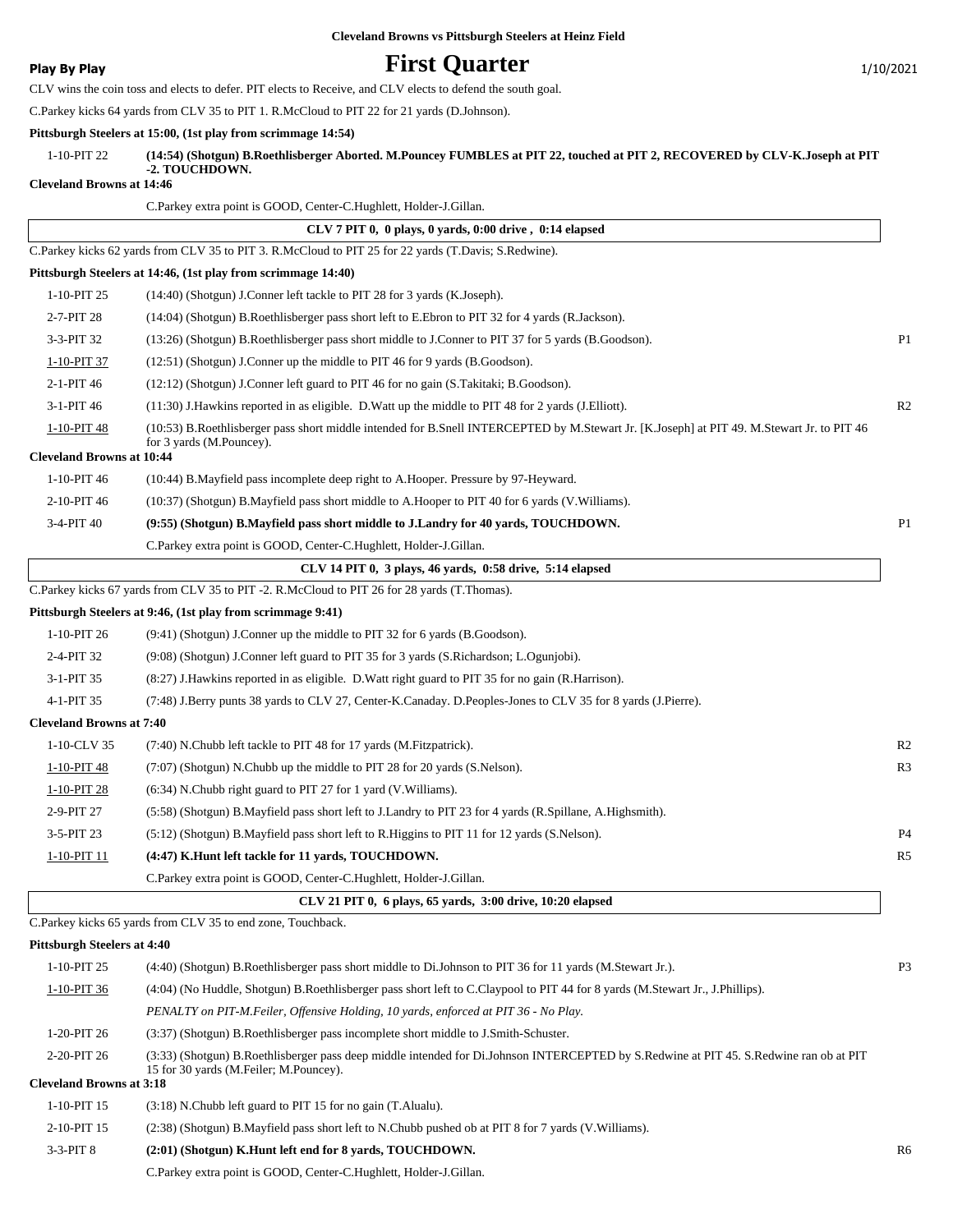#### **CLV 28 PIT 0, 3 plays, 15 yards, 1:22 drive, 13:04 elapsed**

#### C.Parkey kicks 65 yards from CLV 35 to end zone, Touchback.

#### **Pittsburgh Steelers at 1:56**

| END OF QUARTER | <b>Efficiencies</b><br>Fime<br><b>First Downs</b>                                                            |  |  |  |  |  |  |  |  |
|----------------|--------------------------------------------------------------------------------------------------------------|--|--|--|--|--|--|--|--|
| 1-10-PIT 36    | $(21)$ (Shotgun) J.Conner right end to PIT 37 for 1 yard (S.Richardson).                                     |  |  |  |  |  |  |  |  |
| 3-10-PIT 25    | (:48) (Shotgun) B.Roethlisberger pass short middle to E.Ebron pushed ob at PIT 36 for 11 yards (J.Phillips). |  |  |  |  |  |  |  |  |
| 2-10-PIT 25    | (:51) (Shotgun) B.Roethlisberger pass incomplete short right to E.Ebron.                                     |  |  |  |  |  |  |  |  |
| 1-15-PIT 20    | $(1:30)$ (Shotgun) J.Conner left end to PIT 25 for 5 yards (S.Takitaki, A.Sendejo).                          |  |  |  |  |  |  |  |  |
|                | PENALTY on PIT-M. Feiler, Ineligible Downfield Pass, 5 yards, enforced at PIT 25 - No Play.                  |  |  |  |  |  |  |  |  |
| $1-10-PIT$ 25  | (1:56) (Shotgun) B.Roethlisberger pass short left to Di.Johnson to PIT 43 for 18 yards (A.Sendejo).          |  |  |  |  |  |  |  |  |
|                |                                                                                                              |  |  |  |  |  |  |  |  |

|              |      |   |           |                                                  | Linuville      |        |  |
|--------------|------|---|-----------|--------------------------------------------------|----------------|--------|--|
| <b>Score</b> | Poss |   |           |                                                  | 3 Down         | 4 Down |  |
| 28           | 5:20 |   |           |                                                  | 3/3            | 0/0    |  |
|              | 9:40 |   | $\bullet$ | $\mathbf 4$                                      | 3/4            | 0/0    |  |
|              |      | . |           | 1100 DOMIN<br>$4 \quad 2 \quad 0$<br>$1 \quad 3$ | R P X T<br>- 6 |        |  |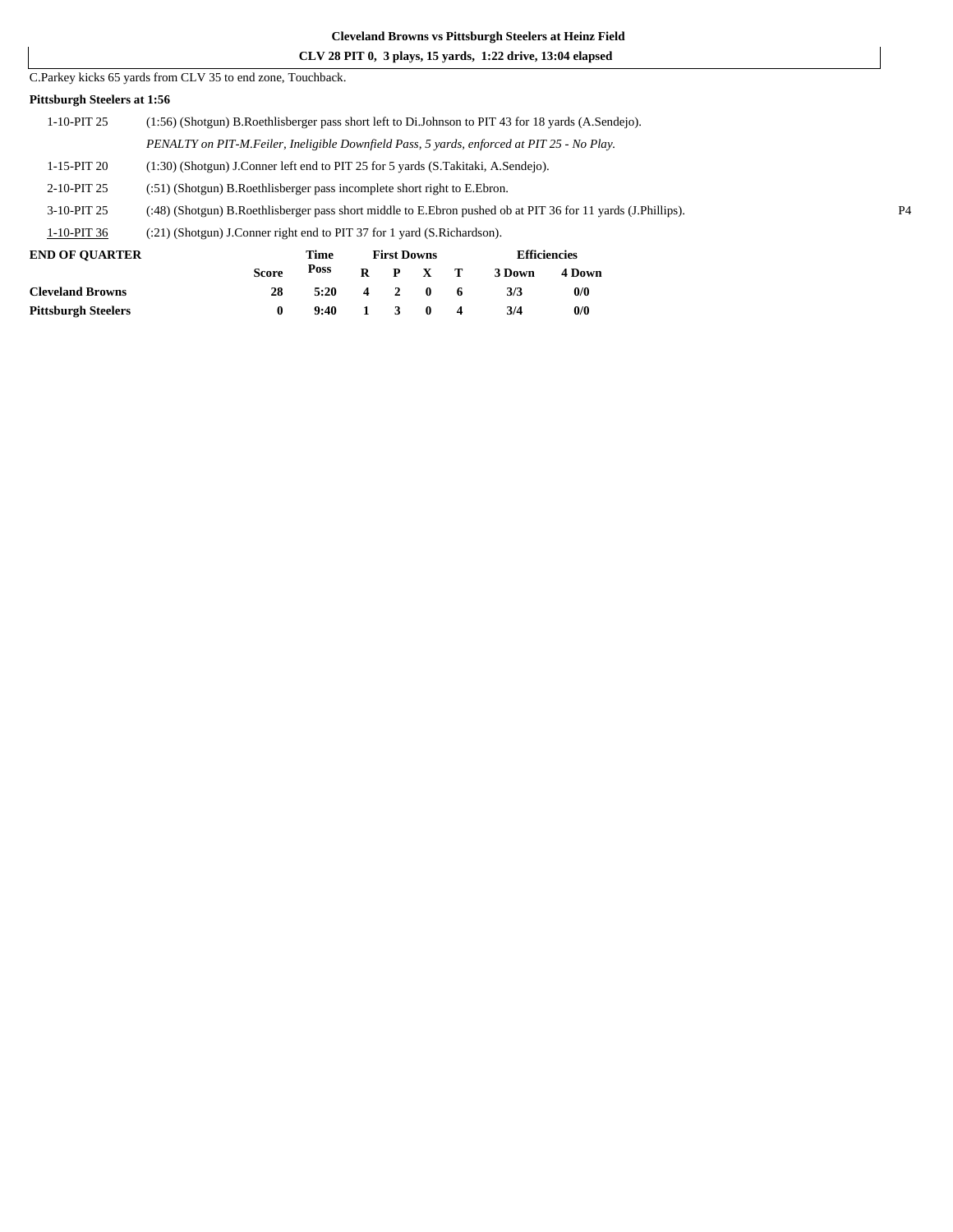### **Play By Play Play Play Second Quarter** 1/10/2021 Pittsburgh Steelers continued. 2-9-PIT 37 *(15:00) (Shotgun) PENALTY on PIT-A.Villanueva, False Start, 5 yards, enforced at PIT 37 - No Play.* 2-14-PIT 32 (15:00) (Shotgun) B.Roethlisberger pass short left to J.Smith-Schuster pushed ob at PIT 41 for 9 yards (M.Stewart Jr.). 3-5-PIT 41 (14:33) (Shotgun) B.Roethlisberger pass short middle to E.Ebron to PIT 47 for 6 yards (S.Richardson). P5 1-10-PIT 47 (13:58) (No Huddle, Shotgun) B.Roethlisberger pass incomplete deep right to Di.Johnson. Coverage 39-Mitchell. 2-10-PIT 47 (13:52) (Shotgun) B.Roethlisberger pass short left to J.Washington to CLV 39 for 14 yards (A.Sendejo). P6 1-10-CLV 39 (13:15) (Shotgun) B.Roethlisberger pass short right to C.Claypool to CLV 38 for 1 yard (T.Mitchell). 2-9-CLV 38 (12:35) (No Huddle, Shotgun) B.Roethlisberger pass incomplete short middle to E.Ebron. 3-9-CLV 38 (12:31) (Shotgun) B.Roethlisberger pass incomplete deep left to J.Washington. 4-9-CLV 38 (12:25) J.Berry punts 28 yards to CLV 10, Center-K.Canaday, out of bounds. **Cleveland Browns at 12:19** 1-10-CLV 10 (12:19) N.Chubb up the middle to CLV 10 for no gain (A.Highsmith, V.Williams). 2-10-CLV 10 (11:35) (Shotgun) B.Mayfield pass incomplete short right to R.Higgins. Coverage by 34-Te. Edmunds. 3-10-CLV 10 (11:31) (Shotgun) B.Mayfield pass incomplete deep right to R.Higgins (J.Pierre). 4-10-CLV 10 (11:26) J.Gillan punts 44 yards to PIT 46, Center-C.Hughlett, fair catch by R.McCloud. **Pittsburgh Steelers at 11:20** 1-10-PIT 46 (11:20) (Shotgun) B.Roethlisberger pass short right to Di.Johnson pushed ob at CLV 49 for 5 yards (M.Stewart Jr.). 2-5-CLV 49 (10:58) (No Huddle, Shotgun) J.Conner left guard to CLV 46 for 3 yards (V.Taylor; J.Elliott). (10:18) (No Huddle, Shotgun) B.Roethlisberger pass short middle intended for V.McDonald INTERCEPTED by P.Gustin (V.Taylor) at CLV 47. P.Gustin to CLV 47 for no gain (V.McDonald). 3-2-CLV 46 **Cleveland Browns at 10:11** 1-10-CLV 47 (10:11) N.Chubb right tackle to PIT 41 for 12 yards (S.Tuitt, R.Spillane). R7 1-10-PIT 41 (9:27) N.Chubb left tackle to PIT 42 for -1 yards (T.Watt). CLV-J.Conklin was injured during the play. 2-11-PIT 42 (8:53) (Shotgun) B.Mayfield pass short left to A.Hooper to PIT 26 for 16 yards (R.Spillane) [V.Williams]. *PENALTY on CLV-K.Lamm, Offensive Holding, 10 yards, enforced at PIT 42 - No Play.* 2-21-CLV 48 (8:20) (Shotgun) B.Mayfield pass incomplete deep middle to A.Hooper. Coverage by 49-C.Marsh. 3-21-CLV 48 (8:16) (Shotgun) K.Hunt left tackle to PIT 39 for 13 yards (Te.Edmunds; M.Fitzpatrick). Timeout #1 by CLV at 07:26. 4-8-PIT 39 (7:26) J.Gillan punts 28 yards to PIT 11, Center-C.Hughlett, fair catch by R.McCloud. **Pittsburgh Steelers at 7:20** 1-10-PIT 11 (7:20) (Shotgun) B.Roethlisberger pass short right to B.Snell to PIT 15 for 4 yards (B.Goodson). 2-6-PIT 15 (6:48) (Shotgun) B.Roethlisberger pass short left to J.Smith-Schuster to PIT 20 for 5 yards (T.Mitchell). 3-1-PIT 20 (6:20) B.Snell up the middle to PIT 22 for 2 yards (B.Goodson; R.Harrison). R7 1-10-PIT 22 (5:44) (No Huddle, Shotgun) B.Roethlisberger pass short right to J.Washington to PIT 39 for 17 yards (T.Mitchell). P8 1-10-PIT 39 (5:09) (No Huddle, Shotgun) B.Roethlisberger pass short right to J.Washington to PIT 49 for 10 yards (M.Smith). P9 1-10-PIT 49 (4:36) (No Huddle, Shotgun) B.Roethlisberger pass deep right to J.Washington pushed ob at CLV 24 for 27 yards (R.Harrison; R.Jackson). P10 1-10-CLV 24 (4:01) (No Huddle, Shotgun) B.Roethlisberger pass short left to J.Conner to CLV 17 for 7 yards (B.Goodson). 2-3-CLV 17 (3:29) (No Huddle, Shotgun) B.Roethlisberger pass short left to Di.Johnson pushed ob at CLV 11 for 6 yards (R.Jackson). P11 1-10-CLV 11 (3:00) (No Huddle, Shotgun) B.Roethlisberger pass short right to J.Washington to CLV 7 for 4 yards (T.Mitchell). 2-6-CLV 7 (2:22) (Shotgun) B.Roethlisberger pass short middle to E.Ebron to CLV 2 for 5 yards (B.Goodson, A.Sendejo). 3-1-CLV 2 (2:01) (No Huddle, Shotgun) B.Roethlisberger pass incomplete short left to J.Smith-Schuster. Coverage 36-Stewart. Two-Minute Warning 4-1-CLV 2 (1:58) (Shotgun) J.Conner up the middle to CLV 1 for 1 yard (A.Sendejo, L.Ogunjobi). R12 1-1-CLV 1 **(1:47) (No Huddle, Shotgun) J.Conner right end for 1 yard, TOUCHDOWN.** R13 C.Boswell extra point is GOOD, Center-K.Canaday, Holder-J.Berry.  **CLV 28 PIT 7, 13 plays, 89 yards, 5:36 drive, 13:16 elapsed** C.Boswell kicks 62 yards from PIT 35 to CLV 3. D.Johnson to CLV 36 for 33 yards (J.Pierre). **Cleveland Browns at 1:44, (1st play from scrimmage 1:38)** 1-10-CLV 36 (1:38) (Shotgun) N.Chubb left guard to CLV 40 for 4 yards (S.Tuitt, R.Spillane). Timeout #1 by PIT at 01:32.

2-6-CLV 40 (1:32) (Shotgun) B.Mayfield pass incomplete short left to R.Higgins.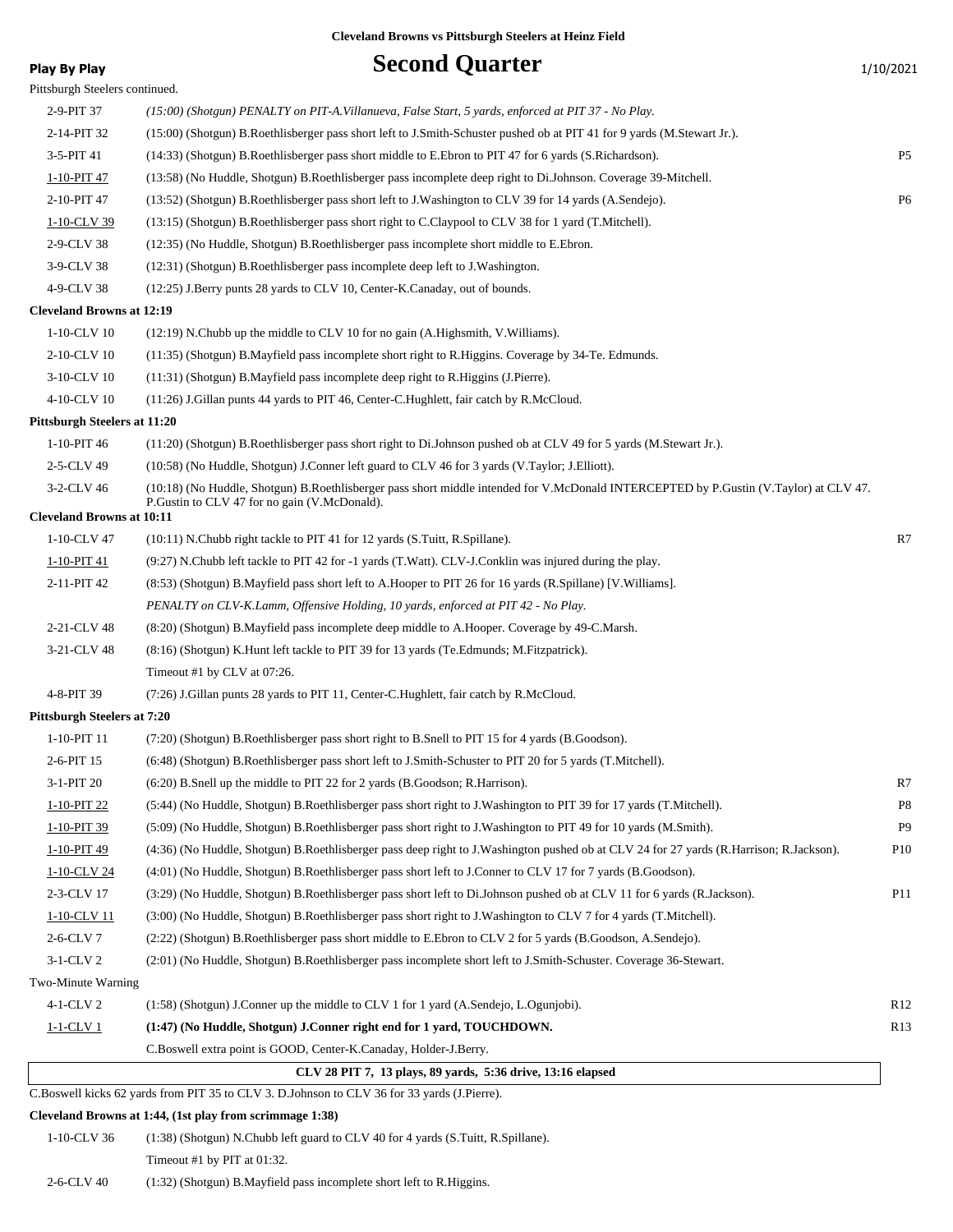|                       | <b>Cleveland Browns vs Pittsburgh Steelers at Heinz Field</b>                                                 |                 |
|-----------------------|---------------------------------------------------------------------------------------------------------------|-----------------|
| 3-6-CLV 40            | (1:28) (Shotgun) B.Mayfield scrambles left end pushed ob at CLV 46 for 6 yards (M.Fitzpatrick; Te.Edmunds).   | R8              |
| 1-10-CLV 46           | (1:21) (Shotgun) B.Mayfield pass short left to N.Chubb pushed ob at CLV 47 for 1 yard (S.Nelson).             |                 |
| 2-9-CLV 47            | (1:17) (Shotgun) B.Mayfield pass short left to N.Chubb pushed ob at PIT 32 for 21 yards (S.Nelson).           | <b>P9</b>       |
| 1-10-PIT 32           | (1:09) (Shotgun) B.Mayfield pass short middle to A.Hooper to PIT 24 for 8 yards (R.Spillane).                 |                 |
| 2-2-PIT 24            | (:49) (No Huddle, Shotgun) K.Hunt left tackle to PIT 12 for 12 yards (M.Fitzpatrick, R.Spillane).             | R10             |
|                       | Timeout #2 by CLV at 00:42.                                                                                   |                 |
| 1-10-PIT 12           | (:42) (Shotgun) B. Mayfield pass short right to A. Hooper to PIT 7 for 5 yards (R. Spillane).                 |                 |
|                       | Timeout #3 by CLV at 00:37.                                                                                   |                 |
| 2-5-PIT 7             | (:37) (Shotgun) B.Mayfield pass short right to A.Hooper for 7 vards, TOUCHDOWN.                               | P11             |
|                       | C.Parkey extra point is GOOD, Center-C.Hughlett, Holder-J.Gillan.                                             |                 |
|                       | CLV 35 PIT 7, 9 plays, 64 vards, 1:10 drive, 14:26 elapsed                                                    |                 |
|                       | C.Parkey kicks 63 yards from CLV 35 to PIT 2. R.McCloud to PIT 27 for 25 yards (D.Johnson).                   |                 |
|                       | PENALTY on CLV-T.Davis, Illegal Formation, 5 yards, enforced at PIT 27.                                       |                 |
|                       | Pittsburgh Steelers at 0:34, (1st play from scrimmage 0:28)                                                   |                 |
| 1-10-PIT 32           | (:28) (Shotgun) B.Snell right end to PIT 43 for 11 yards (M.Stewart Jr.).                                     | R14             |
|                       | Timeout #2 by PIT at 00:20.                                                                                   |                 |
| 1-10-PIT 43           | (:20) (Shotgun) B.Roethlisberger pass incomplete short right to Di.Johnson.                                   |                 |
| 2-10-PIT 43           | (16) (Shotgun) B.Roethlisberger pass short right to Di.Johnson to CLV 46 for 11 yards (S.Takitaki).           | P <sub>15</sub> |
|                       | Timeout #3 by PIT at 00:10.                                                                                   |                 |
| 1-10-CLV 46           | (:10) (Shotgun) B.Roethlisberger pass short left to C.Claypool pushed ob at CLV 31 for 15 yards (T.Mitchell). | P <sub>16</sub> |
| 1-10-CLV 31           | (:05) C.Boswell 49 yard field goal is GOOD, Center-K.Canaday, Holder-J.Berry.                                 |                 |
|                       | CLV 35 PIT 10, 5 plays, 37 yards, 0:34 drive, 15:00 elapsed                                                   |                 |
| <b>END OF OUARTER</b> | <b>Efficiencies</b><br><b>First Downs</b><br><b>Time</b>                                                      |                 |
|                       | Poss<br>R<br>P<br>$\mathbf X$<br>т<br>3 Down<br>4 Down<br><b>Score</b>                                        |                 |

**Cleveland Browns 35 5:00 3 2 0 5 1/3 0/0 Pittsburgh Steelers 10 10:00 4 8 0 12 2/5 1/1**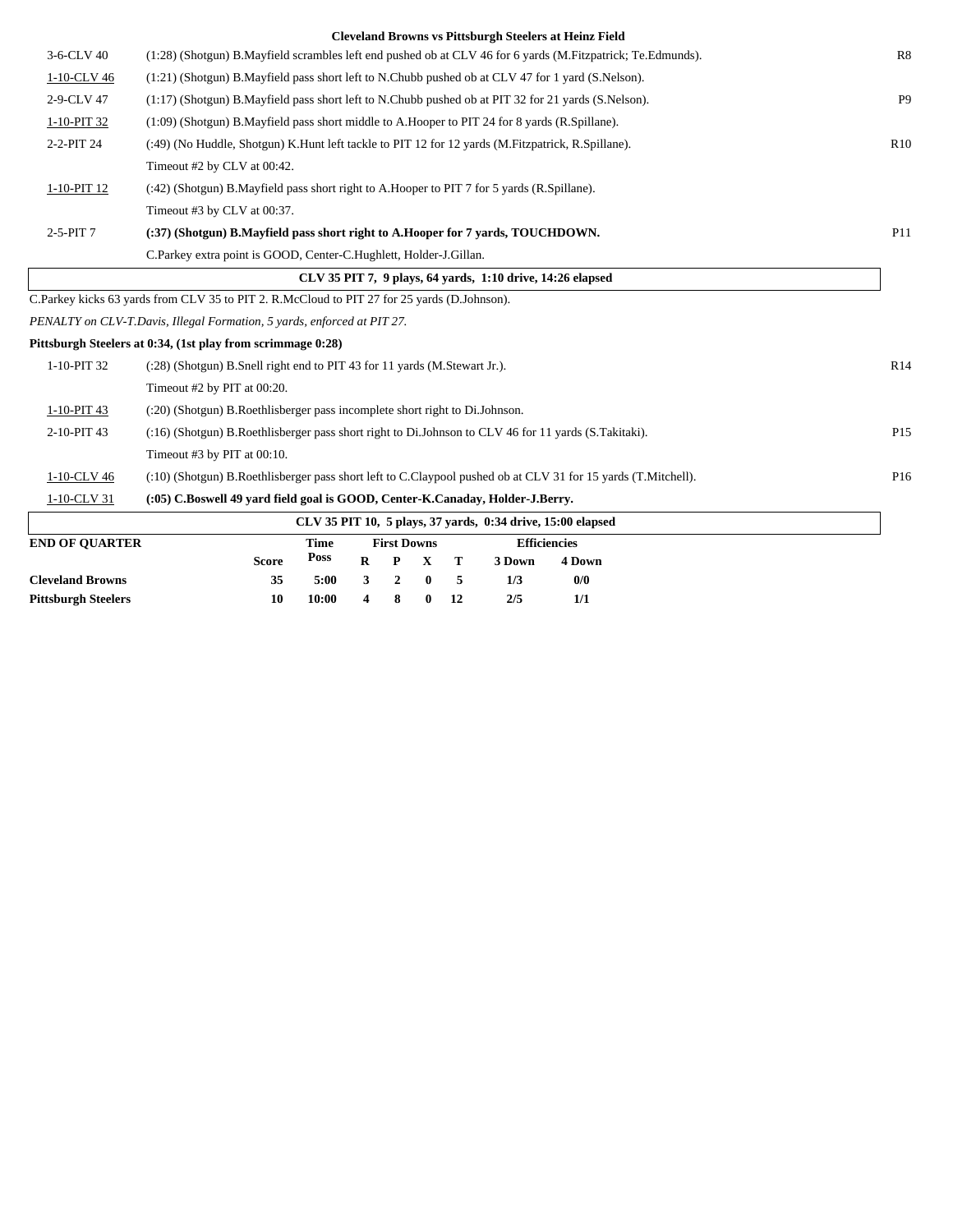| <b>Play By Play</b>          | <b>Third Quarter</b>                                                                                                   | 1/10/2021       |
|------------------------------|------------------------------------------------------------------------------------------------------------------------|-----------------|
|                              | CLV elects to Receive, and PIT elects to defend the South goal.                                                        |                 |
|                              | C.Boswell kicks 61 yards from PIT 35 to CLV 4. D.Johnson to CLV 24 for 20 yards (O.Adeniyi).                           |                 |
|                              | Cleveland Browns at 15:00, (1st play from scrimmage 14:56)                                                             |                 |
| 1-10-CLV 24                  | (14:56) N.Chubb left guard to CLV 30 for 6 yards (S.Tuitt).                                                            |                 |
| 2-4-CLV 30                   | (14:17) (Shotgun) B.Mayfield pass short left to A.Hooper to CLV 37 for 7 yards (R.Spillane).                           | P <sub>12</sub> |
| 1-10-CLV 37                  | (13:39) N.Chubb right guard to CLV 38 for 1 yard (C.Heyward, S.Tuitt).                                                 |                 |
| 2-9-CLV 38                   | (12:57) (Shotgun) B. Mayfield pass short middle to R. Higgins to PIT 46 for 16 yards (M. Hilton).                      | P13             |
|                              | Penalty on PIT-C.Marsh, Defensive Offside, declined.                                                                   |                 |
| 1-10-PIT 46                  | (12:30) B. Mayfield pass incomplete short right to A. Hooper (T. Watt).                                                |                 |
| 2-10-PIT 46                  | (12:27) (Shotgun) B. Mayfield pass short middle to J. Landry to PIT 39 for 7 yards (Te. Edmunds; R. Spillane).         |                 |
|                              | PENALTY on CLV, Illegal Formation, 5 yards, enforced at PIT 46 - No Play.                                              |                 |
| 2-15-CLV 49                  | (12:00) (Shotgun) B.Mayfield scrambles left end ran ob at PIT 49 for 2 yards (V.Williams).                             |                 |
| 3-13-PIT 49                  | (11:22) (Shotgun) B.Mayfield pass incomplete short middle to R.Higgins. Pressure by 39-M.Fitzpatrick.                  |                 |
| 4-13-PIT 49                  | (11:18) J.Gillan punts 44 yards to PIT 5, Center-C.Hughlett. R.McCloud to PIT 16 for 11 yards (C.Hughlett; T.Thomas).  |                 |
| Pittsburgh Steelers at 11:07 |                                                                                                                        |                 |
| 1-10-PIT 16                  | (11:07) (Shotgun) B.Roethlisberger pass short left to C.Claypool to PIT 23 for 7 yards (M.Stewart Jr.).                |                 |
| 2-3-PIT 23                   | (10:37) (No Huddle, Shotgun) B.Roethlisberger pass short right to E.Ebron to PIT 32 for 9 yards (J.Phillips).          | P17             |
| 1-10-PIT 32                  | (10:07) (No Huddle, Shotgun) B.Roethlisberger pass short left to J.Smith-Schuster to PIT 42 for 10 yards (S.Redwine).  | P18             |
| 1-10-PIT 42                  | (9:33) (No Huddle, Shotgun) B.Roethlisberger pass short left to Di.Johnson to CLV 46 for 12 yards (R.Jackson).         | P <sub>19</sub> |
| 1-10-CLV 46                  | (9:08) (No Huddle, Shotgun) B.Roethlisberger pass short middle to J.Conner to CLV 42 for 4 yards (M.Stewart Jr.).      |                 |
| 2-6-CLV 42                   | (8:31) (No Huddle, Shotgun) B.Roethlisberger pass short right to E.Ebron pushed ob at CLV 32 for 10 yards (M.Garrett). | P <sub>20</sub> |
| 1-10-CLV 32                  | (8:02) (Shotgun) B.Roethlisberger pass short left to Di.Johnson to CLV 17 for 15 yards (T.Mitchell).                   | P <sub>21</sub> |
| 1-10-CLV 17                  | (7:28) (Shotgun) B.Roethlisberger pass deep right to E.Ebron for 17 yards, TOUCHDOWN.                                  | P <sub>22</sub> |
|                              | TWO-POINT CONVERSION ATTEMPT. B.Roethlisberger pass to J.Conner is incomplete. ATTEMPT FAILS.                          |                 |
|                              | CLV 35 PIT 16, 8 plays, 84 yards, 3:45 drive, 7:38 elapsed                                                             |                 |

C.Boswell kicks 65 yards from PIT 35 to end zone, Touchback.

#### **Cleveland Browns at 7:22**

 $\sqrt{ }$ 

| <b>Cleveland Browns at 7:22</b>    |                                                                                                                                      |                 |
|------------------------------------|--------------------------------------------------------------------------------------------------------------------------------------|-----------------|
| $1-10$ -CLV 25                     | (7:22) B. Mayfield pass incomplete short left to J. Landry. Coverage by 22-S. Nelson.                                                |                 |
| 2-10-CLV 25                        | (7:19) N.Chubb left tackle to CLV 27 for 2 yards (V.Williams, S.Tuitt).                                                              |                 |
| 3-8-CLV 27                         | (6:36) (Shotgun) B.Mayfield pass incomplete short middle to J.Landry (C.Sutton).                                                     |                 |
| 4-8-CLV 27                         | (6:32) J.Gillan punts 46 yards to PIT 27, Center-C.Hughlett. R.McCloud to PIT 32 for 5 yards (T.Thomas; T.Davis).                    |                 |
| <b>Pittsburgh Steelers at 6:22</b> |                                                                                                                                      |                 |
| 1-10-PIT 32                        | (6:22) (Shotgun) B.Roethlisberger pass short middle to Di.Johnson to PIT 33 for 1 yard (B.Goodson).                                  |                 |
| 2-9-PIT 33                         | (5:46) (No Huddle, Shotgun) B.Roethlisberger pass incomplete short right to J.Smith-Schuster (T.Mitchell).                           |                 |
| 3-9-PIT 33                         | (5:42) (Shotgun) B.Roethlisberger pass short left to Di.Johnson pushed ob at PIT 48 for 15 yards (R.Jackson).                        | P <sub>23</sub> |
| 1-10-PIT 48                        | (5.14) (Shotgun) J.Conner left guard to CLV 47 for 5 yards (M.Smith; L.Ogunjobi).                                                    |                 |
| 2-5-CLV 47                         | (4:35) (No Huddle, Shotgun) B.Roethlisberger pass short right to J.Smith-Schuster to CLV 20 for 27 yards (B.Goodson) [S.Richardson]. | P <sub>24</sub> |
| 1-10-CLV 20                        | (3:55) (No Huddle, Shotgun) B.Roethlisberger pass incomplete short right to C.Claypool.                                              |                 |
| 2-10-CLV 20                        | (3:52) (Shotgun) B.Roethlisberger pass incomplete short right to C.Claypool. Coverage by 34-R.Jackson and 42-K.Joseph.               |                 |
| 3-10-CLV 20                        | (3:48) (Shotgun) B.Roethlisberger pass short left to J.Smith-Schuster to CLV 5 for 15 yards (M.Stewart Jr.).                         | P <sub>25</sub> |
| $1-5$ -CLV 5                       | (3:10) (No Huddle, Shotgun) B.Roethlisberger pass incomplete short middle to V.McDonald.                                             |                 |
| $2-5$ -CLV 5                       | (3:07) (Shotgun) B.Roethlisberger pass incomplete short left to Di.Johnson.                                                          |                 |
| $3-5$ -CLV 5                       | (3:04) (Shotgun) B.Roethlisberger pass incomplete short left to E.Ebron.                                                             |                 |
| $4-5$ -CLV 5                       | (3:01) (Shotgun) B.Roethlisberger pass short left to J.Smith-Schuster for 5 yards, TOUCHDOWN.                                        | P <sub>26</sub> |
|                                    | C.Boswell extra point is GOOD, Center-K.Canaday, Holder-J.Berry.                                                                     |                 |

 **CLV 35 PIT 23, 12 plays, 68 yards, 3:25 drive, 12:03 elapsed**

C.Boswell kicks 65 yards from PIT 35 to end zone, Touchback.

#### **Cleveland Browns at 2:57**

| 1-10-CLV 25 | $(2:57)$ N.Chubb left guard to CLV 27 for 2 yards (Te.Edmunds; C.Marsh). |
|-------------|--------------------------------------------------------------------------|
| 2-8-CLV 27  | $(2:21)$ N.Chubb left tackle to CLV 27 for no gain $(T.Wat)$ .           |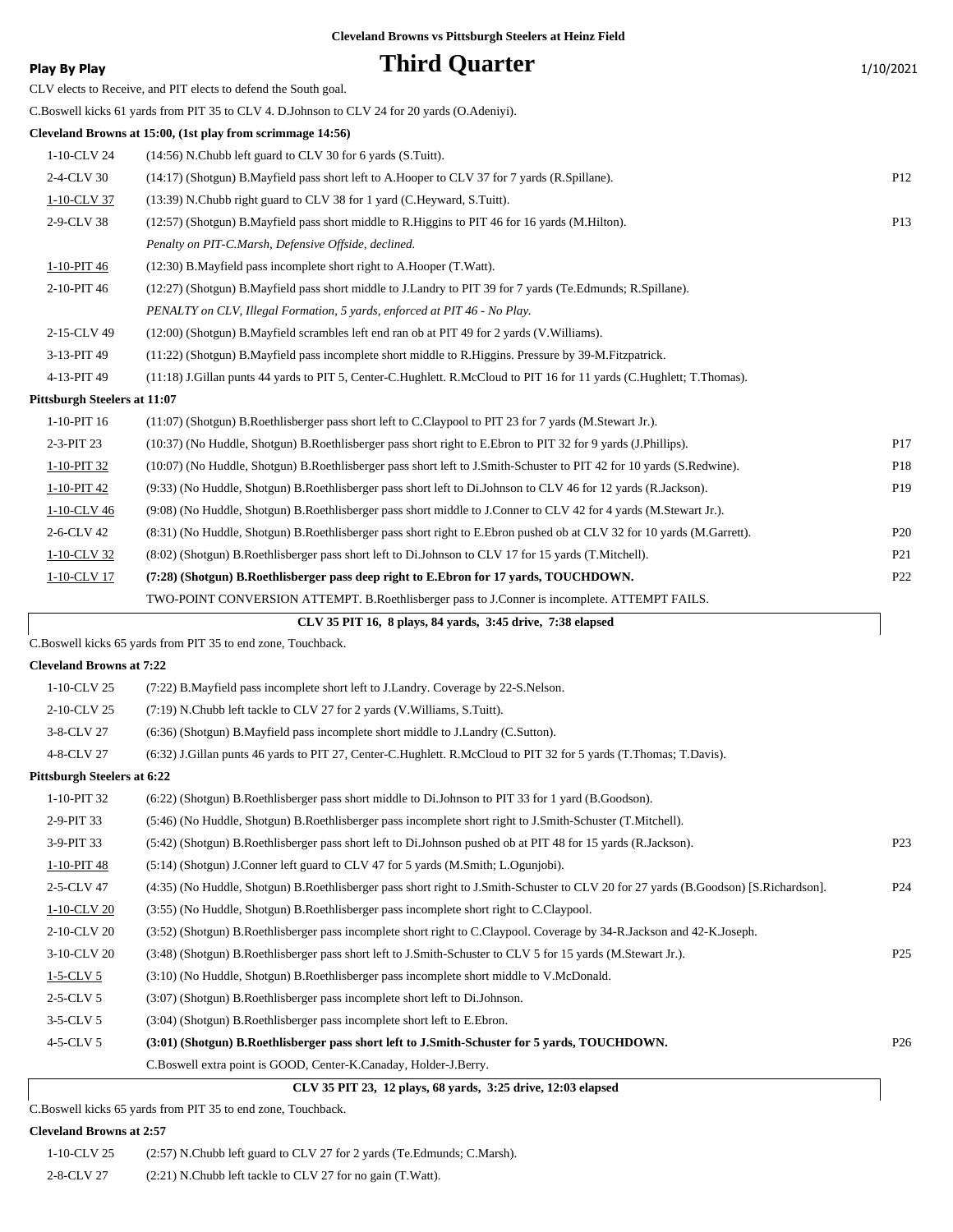| <b>END OF OUARTER</b>              | <b>Efficiencies</b><br>Time<br><b>First Downs</b>                                                                        |  |  |  |  |  |  |  |
|------------------------------------|--------------------------------------------------------------------------------------------------------------------------|--|--|--|--|--|--|--|
| 3-8-PIT 39                         | (:20) (Shotgun) B.Roethlisberger pass short middle to J.Smith-Schuster to PIT 46 for 7 yards (R.Harrison).               |  |  |  |  |  |  |  |
| $2-6-PIT41$                        | (:58) (No Huddle, Shotgun) B.Roethlisberger pass short right to J.Smith-Schuster to PIT 39 for -2 yards (M.Stewart Jr.). |  |  |  |  |  |  |  |
| 1-10-PIT 37                        | (1:30) (Shotgun) B.Roethlisberger pass short left to J.Smith-Schuster to PIT 41 for 4 yards (M.Stewart Jr.).             |  |  |  |  |  |  |  |
| <b>Pittsburgh Steelers at 1:30</b> |                                                                                                                          |  |  |  |  |  |  |  |
| 4-8-CLV 27                         | (1:40) J.Gillan punts 36 yards to PIT 37, Center-C.Hughlett, downed by CLV-T.Thomas.                                     |  |  |  |  |  |  |  |
| 3-8-CLV 27                         | (1:44) (Shotgun) B. Mayfield pass incomplete short left to D. Peoples-Jones.                                             |  |  |  |  |  |  |  |

| <b>END OF OUARTER</b>      |              | Time |              | <b>First Downs</b> |              |    | <b>Efficiencies</b> |        |  |
|----------------------------|--------------|------|--------------|--------------------|--------------|----|---------------------|--------|--|
|                            | <b>Score</b> | Poss | $\mathbf{R}$ |                    | P X T        |    | 3 Down              | 4 Down |  |
| <b>Cleveland Browns</b>    | 35           | 6:20 | $\mathbf{0}$ | $\mathbf{2}$       | $\mathbf{0}$ |    | 0/3                 | 0/0    |  |
| <b>Pittsburgh Steelers</b> | 23           | 8:40 | 0            | 10                 | 0            | 10 | 2/4                 |        |  |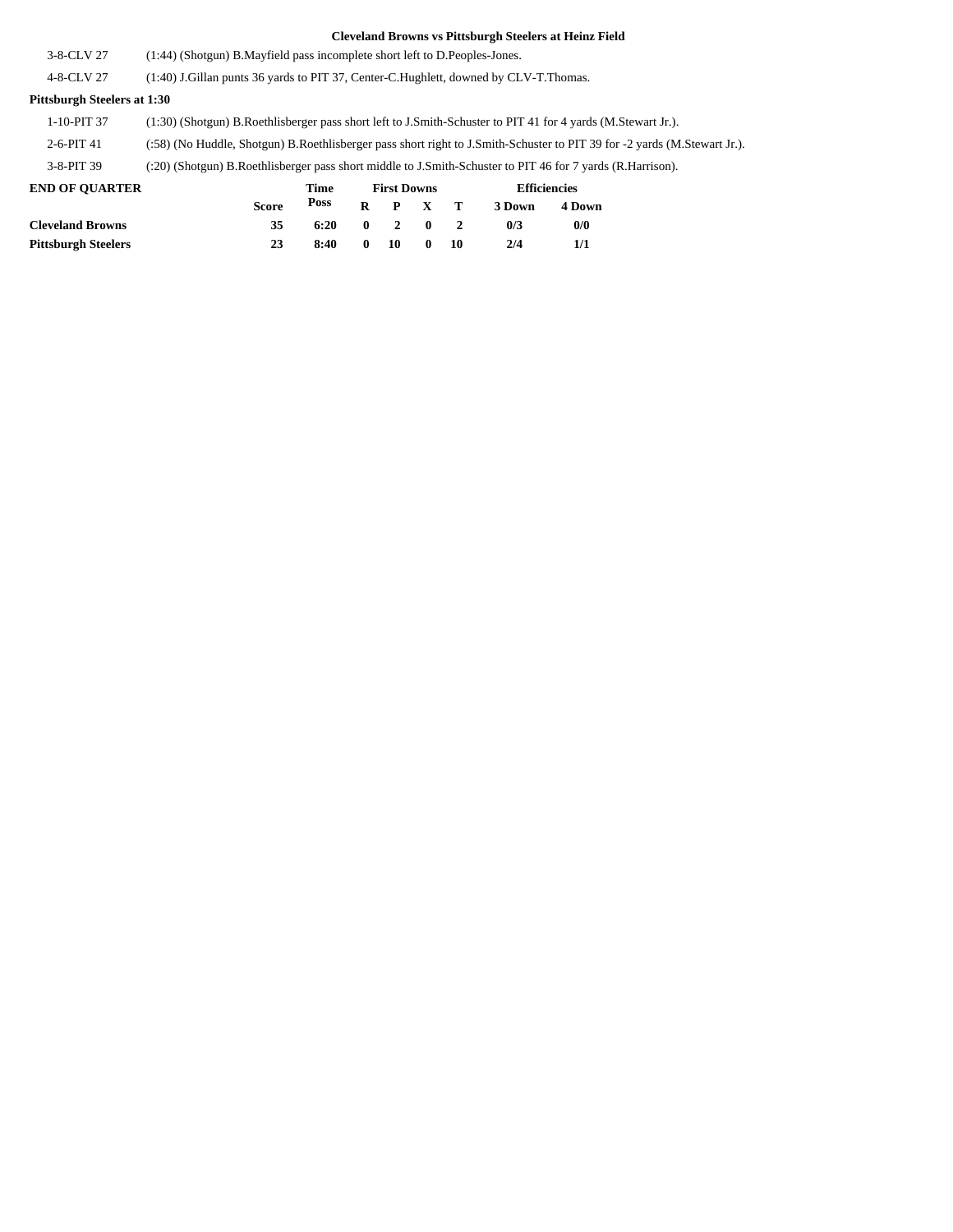| <b>Play By Play</b>                            | <b>Fourth Quarter</b>                                                                                                                                                                                                                        | 1/10/2021       |
|------------------------------------------------|----------------------------------------------------------------------------------------------------------------------------------------------------------------------------------------------------------------------------------------------|-----------------|
| Pittsburgh Steelers continued.                 |                                                                                                                                                                                                                                              |                 |
| 4-1-PIT 46                                     | (15:00) (Punt formation) PENALTY on PIT, Delay of Game, 5 yards, enforced at PIT 46 - No Play.                                                                                                                                               |                 |
| 4-6-PIT 41                                     | (15:00) J.Berry punts 59 yards to end zone, Center-K.Canaday, Touchback.                                                                                                                                                                     |                 |
| <b>Cleveland Browns at 14:52</b>               |                                                                                                                                                                                                                                              |                 |
| 1-10-CLV 20                                    | (14:52) B. Mayfield pass short left to D. Peoples-Jones to CLV 28 for 8 yards (S. Nelson).                                                                                                                                                   |                 |
| 2-2-CLV 28                                     | (14:27) (No Huddle, Shotgun) B.Mayfield pass incomplete short middle to R.Higgins (C.Heyward).                                                                                                                                               |                 |
| 3-2-CLV 28                                     | (14:24) (Shotgun) B. Mayfield pass short right to J. Landry ran ob at CLV 45 for 17 yards.                                                                                                                                                   | P <sub>14</sub> |
| 1-10-CLV 45                                    | (13:47) B. Mayfield pass short middle to J. Landry to PIT 41 for 14 yards (C. Sutton).                                                                                                                                                       | P <sub>15</sub> |
| 1-10-PIT 41                                    | $(13:16)$ N.Chubb up the middle to PIT 40 for 1 yard (V.Williams; T.Watt).                                                                                                                                                                   |                 |
| 2-9-PIT 40                                     | (12:41) (Shotgun) B.Mayfield pass short middle to N.Chubb for 40 yards, TOUCHDOWN.                                                                                                                                                           | P <sub>16</sub> |
|                                                | C.Parkey extra point is GOOD, Center-C.Hughlett, Holder-J.Gillan.                                                                                                                                                                            |                 |
|                                                | CLV 42 PIT 23, 6 plays, 80 yards, 2:20 drive, 2:28 elapsed                                                                                                                                                                                   |                 |
|                                                | C.Parkey kicks 65 yards from CLV 35 to PIT 0. R.McCloud to PIT 24 for 24 yards (M.Stewart Jr.).                                                                                                                                              |                 |
|                                                | Pittsburgh Steelers at 12:32, (1st play from scrimmage 12:27)                                                                                                                                                                                |                 |
| 1-10-PIT 24                                    | (12:27) (Shotgun) B.Roethlisberger pass short right to Di.Johnson to PIT 31 for 7 yards (R.Jackson).                                                                                                                                         |                 |
| 2-3-PIT 31                                     | (11:59) (No Huddle, Shotgun) B.Roethlisberger pass short middle to Di.Johnson to PIT 46 for 15 yards (R.Jackson).<br>Cleveland challenged the pass completion ruling, and the play was Upheld. The ruling on the field stands. (Timeout #1.) | P27             |
| 1-10-PIT 46                                    | (11:45) (Shotgun) B.Roethlisberger pass deep middle to J.Smith-Schuster to CLV 29 for 25 yards (R.Jackson).                                                                                                                                  | P <sub>28</sub> |
| 1-10-CLV 29                                    | (11:13) (No Huddle, Shotgun) B.Roethlisberger pass deep middle to C.Claypool for 29 yards, TOUCHDOWN.                                                                                                                                        | P <sub>29</sub> |
|                                                | TWO-POINT CONVERSION ATTEMPT. B.Roethlisberger pass to J.Smith-Schuster is incomplete. ATTEMPT FAILS.                                                                                                                                        |                 |
|                                                | CLV 42 PIT 29, 4 plays, 76 yards, 1:24 drive, 3:52 elapsed                                                                                                                                                                                   |                 |
|                                                | C.Boswell kicks 60 yards from PIT 35 to CLV 5. D.Johnson to CLV 35 for 30 yards (D.Watt).                                                                                                                                                    |                 |
| 1-10-CLV 35                                    | Cleveland Browns at 11:08, (1st play from scrimmage 11:03)                                                                                                                                                                                   |                 |
|                                                | $(11:03)$ N.Chubb left end pushed ob at CLV 44 for 9 yards (M.Fitzpatrick).                                                                                                                                                                  | R <sub>17</sub> |
| 2-1-CLV 44                                     | (10:34) N.Chubb left tackle to CLV 45 for 1 yard (T.Alualu).                                                                                                                                                                                 |                 |
| 1-10-CLV 45                                    | (9.51) (Shotgun) B.Mayfield pass incomplete short right to J.Landry (O.Adeniyi).                                                                                                                                                             |                 |
| 2-10-CLV 45                                    | (9:47) B.Mayfield pass short right to K.Hunt pushed ob at PIT 42 for 13 yards (C.Sutton). CLV-M.Dunn was injured during the play.                                                                                                            | P <sub>18</sub> |
| $1-10-PIT$ 42                                  | $(9:19)$ (Shotgun) K. Hunt left guard to PIT 41 for 1 yard (R. Spillane).                                                                                                                                                                    |                 |
| 2-9-PIT 41                                     | (8.37) (Shotgun) B.Mayfield pass short middle to J.Landry to PIT 24 for 17 yards (R.Spillane).                                                                                                                                               | P19             |
| 1-10-PIT 24                                    | (7:51) K. Hunt left guard to PIT 24 for no gain (M. Hilton).                                                                                                                                                                                 |                 |
| 2-10-PIT 24                                    | $(7.12)$ B.Mayfield pass short middle to D.Njoku to PIT 17 for 7 yards (C.Marsh).                                                                                                                                                            |                 |
| 3-3-PIT 17                                     | (6:34) B.Mayfield pass short right to A.Hooper to PIT 9 for 8 yards (M.Fitzpatrick).                                                                                                                                                         | P <sub>20</sub> |
| $1-9-PIT9$                                     | (5:59) K. Hunt right end to PIT 6 for 3 yards (Te. Edmunds).                                                                                                                                                                                 |                 |
| 2-6-PIT 6                                      | (5:17) K. Hunt right end to PIT 6 for no gain (S. Tuitt).                                                                                                                                                                                    |                 |
| $3-6-PIT6$                                     | (4:35) (Shotgun) B.Mayfield pass incomplete short left to A.Hooper (Te.Edmunds).                                                                                                                                                             |                 |
| 4-6-PIT 6                                      | (4:31) C.Parkey 24 yard field goal is GOOD, Center-C.Hughlett, Holder-J.Gillan.                                                                                                                                                              |                 |
|                                                | CLV 45 PIT 29, 13 plays, 59 yards, 6:40 drive, 10:32 elapsed                                                                                                                                                                                 |                 |
|                                                | C. Parkey kicks 65 yards from CLV 35 to end zone, Touchback.                                                                                                                                                                                 |                 |
| <b>Pittsburgh Steelers at 4:28</b>             |                                                                                                                                                                                                                                              |                 |
| 1-10-PIT 25                                    | (4:28) (Shotgun) B.Roethlisberger pass short middle to J.Smith-Schuster to PIT 26 for 1 yard (M.Smith).                                                                                                                                      |                 |
| 2-9-PIT 26                                     | (4:02) (No Huddle, Shotgun) B.Roethlisberger pass short middle to J.Conner to PIT 31 for 5 yards (T.Thomas) [S.Richardson].                                                                                                                  |                 |
| 3-4-PIT 31                                     | (3:32) (No Huddle, Shotgun) B.Roethlisberger pass short left to J.Conner ran ob at PIT 40 for 9 yards (M.Smith).                                                                                                                             | <b>P30</b>      |
| 1-10-PIT 40<br><b>Cleveland Browns at 3:16</b> | (3:25) (No Huddle, Shotgun) B.Roethlisberger pass short middle intended for E.Ebron INTERCEPTED by S.Takitaki at PIT 48. S.Takitaki pushed<br>ob at PIT 25 for 23 yards (A.Villanueva).                                                      |                 |
| 1-10-PIT 25                                    | (3:16) N.Chubb left end pushed ob at PIT 26 for -1 yards (Te. Edmunds).                                                                                                                                                                      |                 |
| 2-11-PIT 26                                    | (3:06) B. Mayfield pass short left to A. Hooper to PIT 21 for 5 yards (Te. Edmunds).                                                                                                                                                         |                 |
|                                                | Timeout #1 by PIT at 03:00.                                                                                                                                                                                                                  |                 |
| 3-6-PIT 21                                     | (3:00) N.Chubb left guard to PIT 19 for 2 yards (T.Alualu; S.Nelson).                                                                                                                                                                        |                 |
|                                                | Timeout #2 by PIT at $02:55$ .                                                                                                                                                                                                               |                 |
| 4-4-PIT 19                                     | (2:54) C.Parkey 37 yard field goal is GOOD, Center-C.Hughlett, Holder-J.Gillan.                                                                                                                                                              |                 |

 **CLV 48 PIT 29, 4 plays, 6 yards, 0:25 drive, 12:09 elapsed**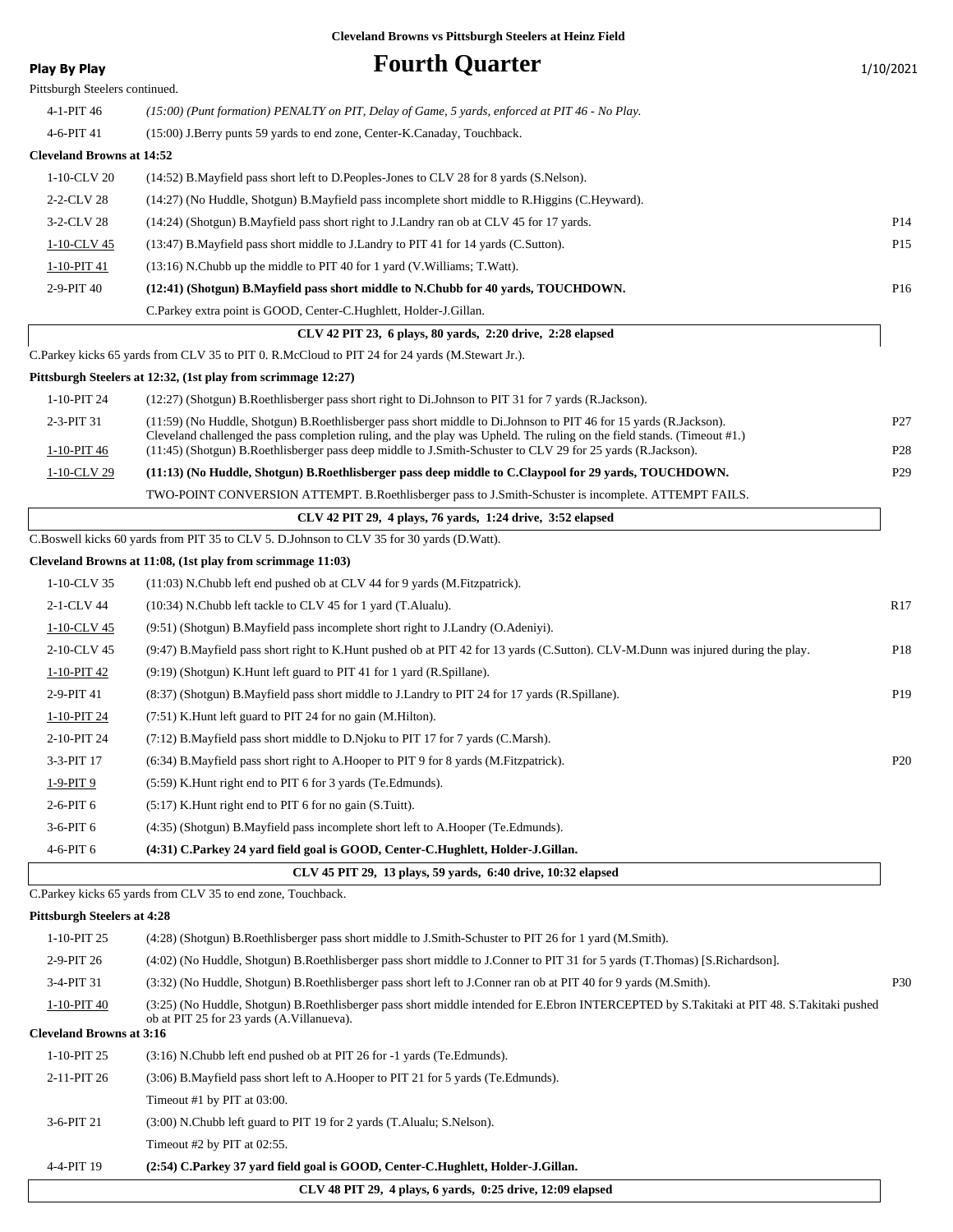C.Parkey kicks 68 yards from CLV 35 to PIT -3. R.McCloud to PIT 23 for 26 yards (D.Johnson).

#### **Pittsburgh Steelers at 2:51, (1st play from scrimmage 2:46)**

| 1-10-PIT 23                                                 | (2:46) (Shotgun) B.Roethlisberger pass deep middle to Di.Johnson to PIT 42 for 19 vards (A.Sendejo).                    | <b>P31</b> |  |  |  |  |
|-------------------------------------------------------------|-------------------------------------------------------------------------------------------------------------------------|------------|--|--|--|--|
| 1-10-PIT 42                                                 | (2.15) (No Huddle, Shotgun) B.Roethlisberger pass incomplete deep middle to J.Smith-Schuster.                           |            |  |  |  |  |
| 2-10-PIT 42                                                 | (2:10) (No Huddle, Shotgun) B.Roethlisberger pass short middle to J.Smith-Schuster to CLV 40 for 18 yards (J.Phillips). | P32        |  |  |  |  |
| Two-Minute Warning                                          |                                                                                                                         |            |  |  |  |  |
| 1-10-CLV 40                                                 | (2:00) (Shotgun) B.Roethlisberger pass incomplete short middle to J.Smith-Schuster [A.Clayborn].                        |            |  |  |  |  |
| 2-10-CLV 40                                                 | (1:57) (Shotgun) B.Roethlisberger pass incomplete deep right to Di.Johnson. Coverage 42-Joseph.                         |            |  |  |  |  |
| 3-10-CLV 40                                                 | (1:52) (Shotgun) B.Roethlisberger pass incomplete deep middle to J.Smith-Schuster (A.Sendejo).                          |            |  |  |  |  |
| 4-10-CLV 40                                                 | (1:44) (Shotgun) B.Roethlisberger pass deep middle to J.Smith-Schuster to CLV 7 for 33 yards (S.Redwine).               | P33        |  |  |  |  |
| $1-7$ -CLV $7$                                              | (1:13) (No Huddle, Shotgun) B.Roethlisberger pass short left to C.Claypool for 7 yards, TOUCHDOWN.                      | P34        |  |  |  |  |
|                                                             | TWO-POINT CONVERSION ATTEMPT. B.Roethlisberger pass to J.Conner is complete. ATTEMPT SUCCEEDS.                          |            |  |  |  |  |
| CLV 48 PIT 37, 8 plays, 77 yards, 1:42 drive, 13:51 elapsed |                                                                                                                         |            |  |  |  |  |
|                                                             |                                                                                                                         |            |  |  |  |  |

**Efficiencies**

C.Boswell kicks onside 12 yards from PIT 35 to PIT 47. S.Carlson (didn't try to advance) to PIT 46 for 1 yard.

#### **Cleveland Browns at 1:09, (1st play from scrimmage 1:08)**

|                       | Score                                                 | <b>Poss</b> | R | P.                 | $\mathbf{x}$ |  |
|-----------------------|-------------------------------------------------------|-------------|---|--------------------|--------------|--|
| <b>END OF OUARTER</b> |                                                       | Time        |   | <b>First Downs</b> |              |  |
| 3-13-PIT 49           | (:34) B. Mayfield kneels to CLV 49 for -2 yards.      |             |   |                    |              |  |
| 2-12-PIT 48           | $(1:06)$ B. Mayfield kneels to PIT 49 for $-1$ yards. |             |   |                    |              |  |
|                       | Timeout #3 by PIT at $01:06$ .                        |             |   |                    |              |  |
| $1-10-PIT46$          | $(1:08)$ B. Mayfield kneels to PIT 48 for $-2$ yards. |             |   |                    |              |  |

|                         | <b>Score</b> |                 |  |  | Poss R P X T 3Down | 4 Down |
|-------------------------|--------------|-----------------|--|--|--------------------|--------|
| <b>Cleveland Browns</b> |              | $10:34$ 1 6 0 7 |  |  | 2/5                | 0/0    |
| Pittsburgh Steelers     |              | $4:26$ 0 8 0 8  |  |  | 1/2                |        |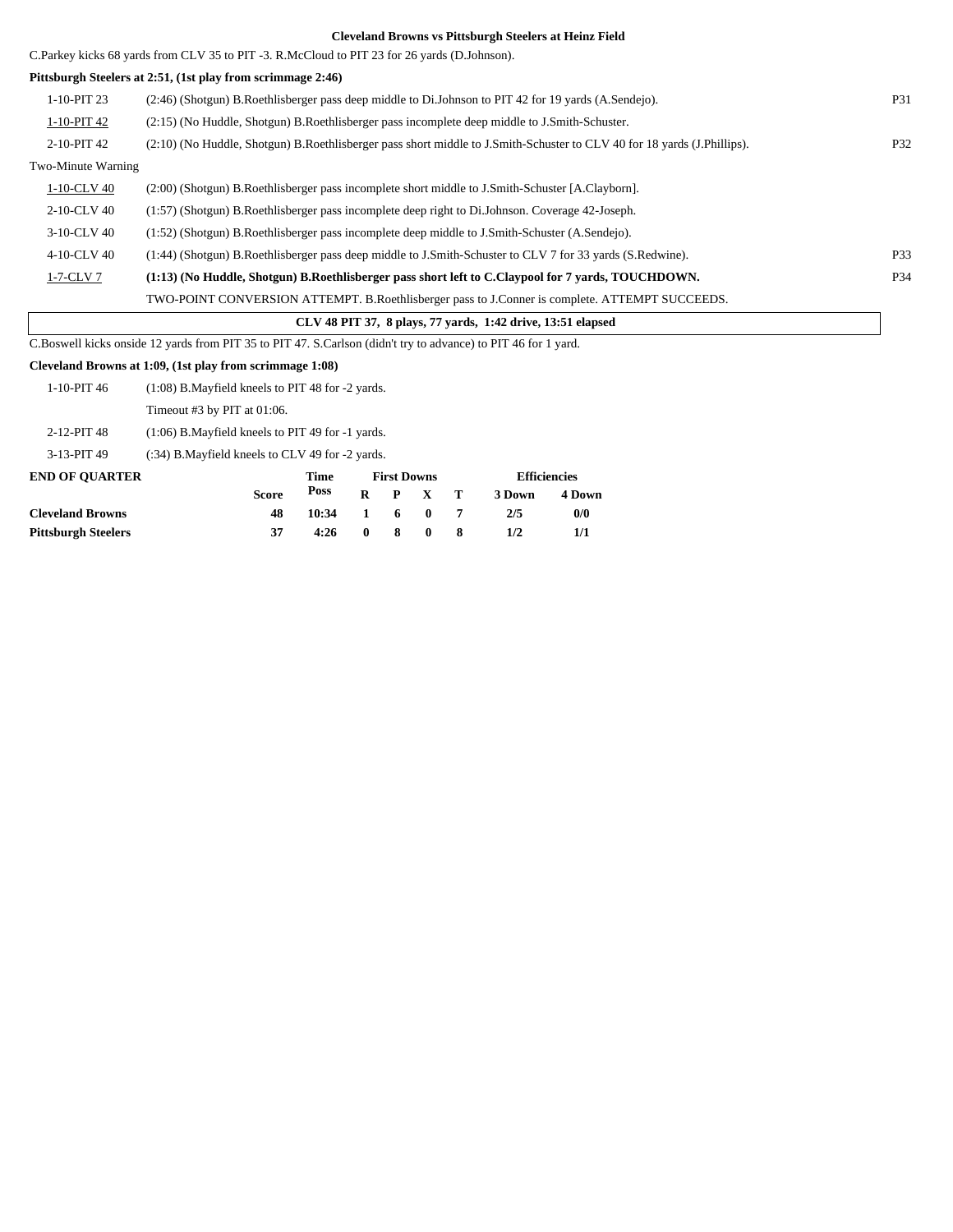### **Miscellaneous Statistics Report**

**Cleveland Browns vs Pittsburgh Steelers**

**1/10/2021 at Heinz Field**

#### **Ten Longest Plays for Cleveland Browns**

| Yards | Otr | <b>Play Start</b>                                | <b>Play Description</b>                                                                                                                                |
|-------|-----|--------------------------------------------------|--------------------------------------------------------------------------------------------------------------------------------------------------------|
| 40    |     | $1 \quad 3 - 4 - PIT 40$                         | (9:55) (Shotgun) B.Mayfield pass short middle to J.Landry for 40 yards, TOUCHDOWN.                                                                     |
| 40    |     | 4 2-9-PIT 40                                     | (12:41) (Shotgun) B.Mayfield pass short middle to N.Chubb for 40 yards, TOUCHDOWN.                                                                     |
| 21    |     | 2 2-9-CLV 47                                     | (1:17) (Shotgun) B.Mayfield pass short left to N.Chubb pushed ob at PIT 32 for 21 yards (S.Nelson).                                                    |
| 20    |     | 1 1-10-PIT 48                                    | (7:07) (Shotgun) N.Chubb up the middle to PIT 28 for 20 yards (S.Nelson).                                                                              |
| 17    |     | $1 \quad 1 - 10 - CLV$ 35                        | (7:40) N.Chubb left tackle to PIT 48 for 17 yards (M.Fitzpatrick).                                                                                     |
| 17    |     | 4 3-2-CLV 28                                     | (14:24) (Shotgun) B.Mayfield pass short right to J.Landry ran ob at CLV 45 for 17 yards.                                                               |
| 17    |     | 4 2-9-PIT 41                                     | (8:37) (Shotqun) B.Mayfield pass short middle to J.Landry to PIT 24 for 17 yards (R.Spillane).                                                         |
| 16    |     | 3 2-9-CLV 38                                     | (12:57) (Shotgun) B.Mayfield pass short middle to R.Higgins to PIT 46 for 16 yards (M.Hilton).<br>Penalty on PIT-C.Marsh, Defensive Offside, declined. |
| 14    |     | 4 1-10-CLV 45                                    | (13:47) B. Mayfield pass short middle to J. Landry to PIT 41 for 14 yards (C. Sutton).                                                                 |
| 13    |     | 2 3-21-CLV 48                                    | (8:16) (Shotgun) K.Hunt left tackle to PIT 39 for 13 yards (Te.Edmunds; M.Fitzpatrick).                                                                |
|       |     | <b>Ten Longest Plays for Pittsburgh Steelers</b> |                                                                                                                                                        |
|       |     | Yards Otr PlayStart                              | <b>Play Description</b>                                                                                                                                |

| i di us | vu | <b>Flay Stalt</b>         | PIAY DESCRIPTION                                                                                                           |
|---------|----|---------------------------|----------------------------------------------------------------------------------------------------------------------------|
| 33      |    | 4 4-10-CLV 40             | (1:44) (Shotgun) B.Roethlisberger pass deep middle to J.Smith-Schuster to CLV 7 for 33 yards (S.Redwine).                  |
| 29      |    | 4 1-10-CLV 29             | (11:13) (No Huddle, Shotgun) B.Roethlisberger pass deep middle to C.Claypool for 29 yards, TOUCHDOWN.                      |
| 27      |    | $2 \quad 1 - 10 - PIT$ 49 | (4:36) (No Huddle, Shotgun) B.Roethlisberger pass deep right to J.Washington pushed ob at CLV 24 for 27 yards (R.Harrison; |
| 27      |    | 3 2-5-CLV 47              | (4:35) (No Huddle, Shotgun) B.Roethlisberger pass short right to J.Smith-Schuster to CLV 20 for 27 yards (B.Goodson)       |
| 25      |    | 4 1-10-PIT 46             | (11:45) (Shotgun) B.Roethlisberger pass deep middle to J.Smith-Schuster to CLV 29 for 25 yards (R.Jackson).                |
| 19      |    | 4 1-10-PIT 23             | (2:46) (Shotgun) B.Roethlisberger pass deep middle to Di.Johnson to PIT 42 for 19 yards (A.Sendejo).                       |
| 18      |    | 4 2-10-PIT 42             | (2:10) (No Huddle, Shotgun) B.Roethlisberger pass short middle to J.Smith-Schuster to CLV 40 for 18 yards (J.Phillips).    |
| 17      |    | 2 1-10-PIT 22             | (5:44) (No Huddle, Shotgun) B.Roethlisberger pass short right to J.Washington to PIT 39 for 17 yards (T.Mitchell).         |
| 17      |    | 3 1-10-CLV 17             | (7:28) (Shotgun) B. Roethlisberger pass deep right to E. Ebron for 17 yards, TOUCHDOWN.                                    |
| 15      |    | 2 1-10-CLV 46             | (:10) (Shotgun) B.Roethlisberger pass short left to C.Claypool pushed ob at CLV 31 for 15 yards (T.Mitchell).              |
|         |    |                           |                                                                                                                            |

|                | <b>Touchdown Scoring Information</b> | <b>Offense</b> |              | <b>Defense</b> Special Teams |
|----------------|--------------------------------------|----------------|--------------|------------------------------|
| <b>VISITOR</b> | Cleveland Browns                     |                | $\mathbf{1}$ |                              |
| <b>HOME</b>    | Pittsburgh Steelers                  | -5.            | $\mathbf{u}$ |                              |
|                | <b>Player Scoring Information</b>    |                |              |                              |

|            | Club Player      | TD. | Rush<br>TD | <b>Rec KO TD</b><br>TD |   | <b>Punt Int TD</b><br>TD |              | <b>Fum</b><br>TD | Misc<br>TD   | FG | <b>XP</b> | 2Pt<br>Rush | 2Pt<br><b>Rec</b> | Sfty         | Points |
|------------|------------------|-----|------------|------------------------|---|--------------------------|--------------|------------------|--------------|----|-----------|-------------|-------------------|--------------|--------|
| <b>CLV</b> | K.Hunt           | 0   |            | 0                      | 0 | 0                        | 0            | 0                | $\Omega$     | 0  | 0         | 0           | 0                 | 0            | 12     |
| <b>CLV</b> | C.Parkey         | 0   | 0          | 0                      | 0 | 0                        | 0            | $\mathbf 0$      | $\mathbf{0}$ |    | 6         | 0           | 0                 | 0            | 12     |
| <b>CLV</b> | A.Hooper         | 0   | 0          |                        |   | 0                        | 0            | 0                | $\mathbf{0}$ | 0  | 0         | 0           | 0                 | 0            | 6      |
| <b>CLV</b> | J.Landry         | 0   | 0          |                        |   | 0                        | 0            | 0                | 0            | 0  | 0         | 0           | 0                 | 0            | 6      |
| <b>CLV</b> | N.Chubb          | 0   | 0          |                        |   | 0                        | 0            | $\mathbf 0$      | 0            | 0  | 0         | 0           | 0                 | 0            | 6      |
| <b>CLV</b> | K.Joseph         | 0   | 0          | 0                      | 0 | 0                        | 0            |                  |              | 0  | 0         | 0           | 0                 | 0            | 6      |
| PIT        | C.Claypool       | 0   | 0          |                        |   | 0                        | 0            | 0                | 0            | 0  | 0         | 0           | 0                 | 0            | 12     |
| PIT        | J.Conner         | 0   |            | 0                      | 0 | 0                        | 0            | 0                | $\mathbf{0}$ | 0  | 0         | 0           |                   | 0            | 8      |
| PIT        | J.Smith-Schuster | 0   | 0          |                        | 0 | 0                        | $\mathbf{0}$ | 0                | $\Omega$     | 0  | 0         | 0           | $\mathbf{0}$      | $\mathbf{0}$ | 6      |
| PIT        | E.Ebron          | 0   | 0          |                        | 0 | 0                        | $\mathbf{0}$ | 0                | $\Omega$     | 0  | 0         | 0           | $\mathbf{0}$      | $\mathbf{0}$ | 6      |
| PIT        | C.Boswell        | 0   | 0          | 0                      | 0 | 0                        | 0            | 0                | 0            |    |           | 0           | 0                 | 0            |        |

| <b>Possession Detail</b>    | <b>First Half</b> |       | <b>Second Half</b> |       | Game           |       |  |
|-----------------------------|-------------------|-------|--------------------|-------|----------------|-------|--|
|                             | <b>Visitor</b>    | Home  | <b>Visitor</b>     | Home  | <b>Visitor</b> | Home  |  |
| Largest Lead                | 28                | 0     | 19                 | 0     | 28             |       |  |
| Drives Leading              | 6                 | 0     |                    | 0     | 13             |       |  |
| Time of Possession Leading  | 10:20             | 0:00  | 16:54              | 0:00  | 27:14          | 0:00  |  |
| Largest Deficit             | 0                 | -28   | 0                  | $-19$ | 0              | -28   |  |
| Drives Trailing             | 0                 |       | 0                  | 6     |                | 13    |  |
| Time of Possession Trailing | 0:00              | 19:26 | 0:00               | 13:06 | 0:00           | 32:32 |  |
| Times Score Tied Up         |                   | 0     |                    | 0     |                |       |  |
| Lead Changes                |                   |       |                    | 0     |                |       |  |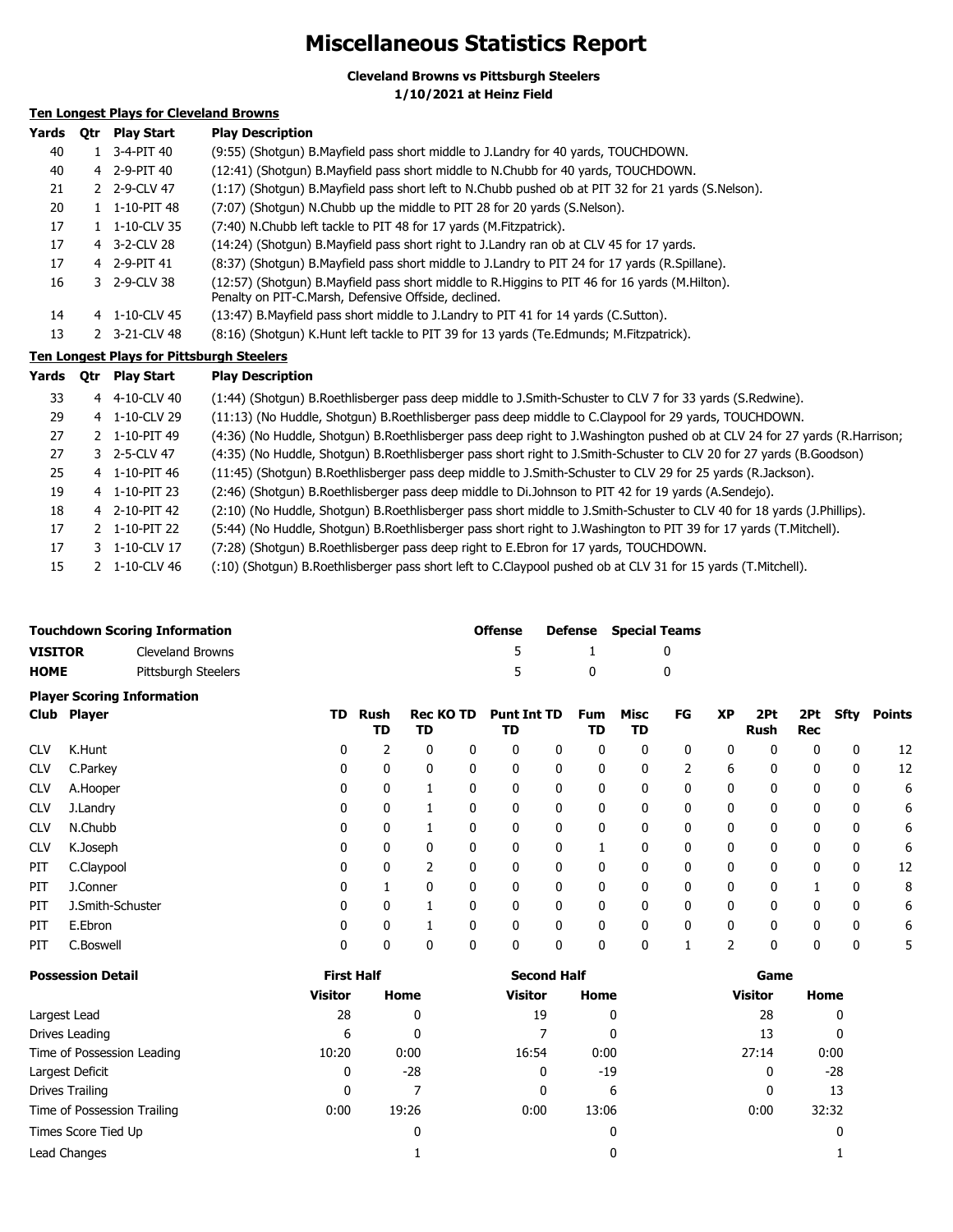### **Playtime Percentage**

Percent of playtime per player on offense, defense and special teams

| <b>Cleveland Browns</b> |           |                |         |    |         |                      |     |                         |           | <b>Pittsburgh Steelers</b> |                |    |            |                      |            |
|-------------------------|-----------|----------------|---------|----|---------|----------------------|-----|-------------------------|-----------|----------------------------|----------------|----|------------|----------------------|------------|
|                         |           | <b>Offense</b> |         |    | Defense | <b>Special Teams</b> |     |                         |           |                            | <b>Offense</b> |    | Defense    | <b>Special Teams</b> |            |
| J Tretter               | C         |                | 67 100% |    |         | 8                    |     | 23% D DeCastro          | G         |                            | 90 100%        |    |            | 3                    | 9%         |
| J Wills                 | т         |                | 67 100% |    |         | 8                    |     | 23% A Villanueva        | т         |                            | 90 100%        |    |            | 3                    | 9%         |
| W Teller                | G         |                | 67 100% |    |         | 8                    |     | 23% C Okorafor          | Τ         |                            | 90 100%        |    |            | 3                    | 9%         |
| <b>B Mayfield</b>       | QB        |                | 67 100% |    |         |                      |     | <b>B</b> Roethlisberger | QB        |                            | 90 100%        |    |            |                      |            |
| A Hooper                | TE        | 60             | 90%     |    |         |                      |     | M Pouncey               | C         |                            | 90 100%        |    |            |                      |            |
| J Landry                | <b>WR</b> | 58             | 87%     |    |         |                      |     | M Feiler                | т         |                            | 90 100%        |    |            |                      |            |
| M Dunn                  | Т         | 53             | 79%     |    |         | 6                    |     | 17% J Smith-Schuster    | <b>WR</b> | 87                         | 97%            |    |            |                      |            |
| R Higgins               | <b>WR</b> |                | 52 78%  |    |         |                      |     | D Johnson               | <b>WR</b> | 79                         | 88%            |    |            |                      |            |
| K Lamm                  | Τ         | 50             | 75%     |    |         | 8                    |     | 23% C Claypool          | <b>WR</b> | 70                         | 78%            |    |            | 10                   | 29%        |
| D Peoples-Jones         | <b>WR</b> | 46             | 69%     |    |         | 5                    | 14% | J Conner                | <b>RB</b> | 68                         | 76%            |    |            |                      |            |
| N Chubb                 | RB        | 39             | 58%     |    |         |                      |     | E Ebron                 | TE        | 50                         | 56%            |    |            |                      |            |
| K Hunt                  | RB        | 25             | 37%     |    |         |                      |     | V McDonald              | TE        | 40                         | 44%            |    |            | 12                   | 34%        |
| H Bryant                | TE        |                | 22 33%  |    |         | 6                    | 17% | J Washington            | <b>WR</b> | 28                         | 31%            |    |            |                      |            |
| D Njoku                 | TE        | 21             | 31%     |    |         |                      |     | <b>B</b> Snell          | <b>RB</b> | 20                         | 22%            |    |            | 10                   | 29%        |
| J Conklin               | т         | 17             | 25%     |    |         | 4                    | 11% | R McCloud               | <b>WR</b> | 3                          | 3%             |    |            | 14                   | 40%        |
| <b>B</b> Hance          | т         | 14             | 21%     |    |         | 8                    | 23% | D Watt                  | FB        | 2                          | 2%             |    |            | 24                   | 69%        |
| S Carlson               | TE        | 5              | 7%      |    |         | 29                   | 83% | J Hawkins               | Τ         | 2                          | 2%             |    |            |                      |            |
| A Janovich              | FB        | 4              | 6%      |    |         | 21                   | 60% | J Samuels               | RB        | 1                          | 1%             |    |            | 14                   | 40%        |
| D Johnson               | RB        | 3              | 4%      |    |         | 20                   | 57% | C Sutton                | CB        |                            |                |    | 67 100%    | 19                   | 54%        |
| T Mitchell              | CВ        |                |         |    | 90 100% |                      |     | M Fitzpatrick           | SS        |                            |                |    | 67 100%    | 8                    | 23%        |
| M Stewart               | CB        |                |         | 88 | 98%     | 14                   | 40% | S Nelson                | CВ        |                            |                |    | 67 100%    | 8                    | 23%        |
| R Jackson               | CB        |                |         | 77 | 86%     |                      |     | T Watt                  | LB        |                            |                | 60 | 90%        | 6                    | 17%        |
| A Clayborn              | DE        |                |         | 76 | 84%     | 4                    | 11% | R Spillane              | LB        |                            |                | 59 | 88%        | 12                   | 34%        |
| M Garrett               | DE        |                |         | 74 | 82%     | 6                    | 17% | C Heyward               | DT        |                            |                | 59 | 88%        | 8                    | 23%        |
| K Joseph                | SS        |                |         | 72 | 80%     | 13                   | 37% | T Edmunds               | SS        |                            |                | 54 | 81%        | 8                    | 23%        |
| S Richardson            | DT        |                |         | 67 | 74%     | 5                    | 14% | S Tuitt                 | DE        |                            |                | 53 | 79%        |                      | 23%        |
| L Ogunjobi              | DT        |                |         | 63 | 70%     | 6                    | 17% |                         | DE        |                            |                |    |            | 8                    |            |
| S Redwine               | <b>FS</b> |                |         | 55 | 61%     | 15                   | 43% | T Alualu                | DE        |                            |                | 48 | 72%<br>69% | 8<br>7               | 23%<br>20% |
| J Phillips              | LB        |                |         | 50 | 56%     |                      |     | C Marsh<br>M Hilton     | CB        |                            |                | 46 | 44 66%     |                      |            |
| A Sendejo               | FS        |                |         | 47 | 52%     | 16                   | 46% |                         |           |                            |                |    |            |                      |            |
| <b>B</b> Goodson        | LB        |                |         | 42 | 47%     |                      |     | V Williams              | LB        |                            |                | 35 | 52%        | 7                    | 20%        |
| S Takitaki              | LВ        |                |         | 34 | 38%     | 16                   | 46% | A Highsmith             | LB        |                            |                | 19 | 28%        | 6                    | 17%        |
| M Smith                 | LB        |                |         | 34 | 38%     | 1                    | 3%  | C Wormley               | DE        |                            |                | 16 | 24%        | 4                    | 11%        |
| P Gustin                | DE        |                |         | 31 | 34%     | 8                    | 23% | A Williamson            | LB        |                            |                | 13 | 19%        | 1                    | 3%         |
| J Elliott               | DT        |                |         | 27 | 30%     |                      |     | O Adeniyi               | LB        |                            |                | 9  | 13%        | 26                   | 74%        |
| V Taylor                | DT        |                |         |    | 21 23%  | 3                    | 9%  | M Allen                 | <b>FS</b> |                            |                | 8  | 12%        | 19                   | 54%        |
| M Wilson                | LB        |                |         | 18 | 20%     |                      |     | J Pierre                | <b>CB</b> |                            |                | 8  | 12%        | 14                   | 40%        |
| T Thomas                | CB        |                |         | 13 | 14%     | 27                   | 77% | C Davis                 | DT        |                            |                | 5  | 7%         | 2                    | 6%         |
| R Harrison              | SS        |                |         | 11 | 12%     |                      |     | J Dangerfield           | SS        |                            |                |    |            | 24                   | 69%        |
| E Lee                   | LB        |                |         |    |         | 27                   | 77% | H Mondeaux              | DE        |                            |                |    |            | 20                   | 57%        |
| T Davis                 | LB        |                |         |    |         | 27                   | 77% | K Rader                 | TE        |                            |                |    |            | 20                   | 57%        |
| A Green                 | CB        |                |         |    |         | 19                   |     | 54% J Layne             | CB        |                            |                |    |            | 15                   | 43%        |
| C Parkey                | K         |                |         |    |         | 17                   |     | 49% S Davis             | FS        |                            |                |    |            | 13                   | 37%        |

C Hughlett LS 13 37% C Boswell K 9 26% J Gillan P 13 37% J Berry P 7 20%